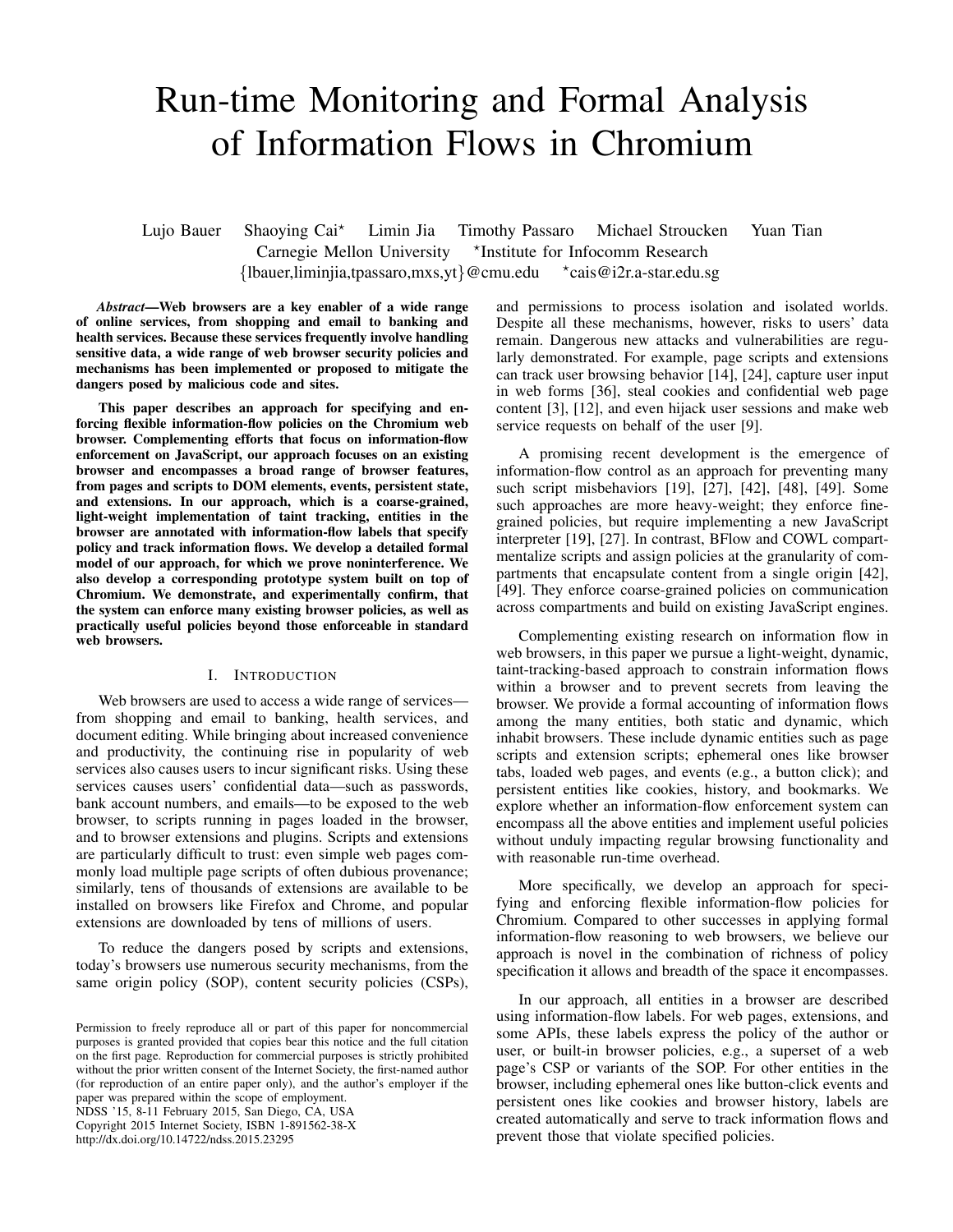Our information-flow labels are based on entity origin: domains in URLs, extension IDs, and the browser's user. Labels can express declassification and endorsement policies, permitting controlled flow of information to untrusted components when this is required to achieve specific functionality (e.g., a password stored by a password manager is allowed to be sent to a web site if the user clicks the page's login button).

Our approach is sufficiently expressive to encompass policies that are currently explicitly specified in the browser, such as specific CSP, domain relaxation, and cross-origin resource-sharing policies; and policies expressed via extension permissions. Our approach also explicitly exposes policy composition, e.g., between the CSP of a web page, the CSP of content loaded in iframes, and policies specified by developers of extensions whose content scripts are active in the page. This enables our approach to represent both the ad-hoc ways in which browsers currently handle policy composition (e.g., conflicts between policies of web pages and extension content scripts) and more principled and fine-grained ways of resolving policy conflicts.

We precisely define our approach by means of a formal model, which we show obeys trace-based noninterference. We concretely demonstrate through a prototype implementation on Chromium that our system can be used to enforce practically useful policies, including those that prevent malicious extensions from stealing user input or other extensions' secrets and colluding via explicit shared state. We also discuss inherent tradeoffs between security and functionality via case studies that expose the need for a semi-trusted script or extension to have dangerous declassification privileges in order to implement seemingly innocuous functionality.

In summary, this paper makes the following contributions:

- An approach for specifying and enforcing informationflow polices that encompasses the full range of components (entities) within the browser.
- A formalization of our approach in a model of an extended version of Chromium, for which we have proved a noninterference theorem.
- A functional prototype implementation on Chromium that demonstrates reasonable performance overhead while supporting fine-grained policies.
- Examples of enforcement of practically relevant policies enabled by our approach, and insights about tradeoffs implicitly made in everyday web browsing.

We do not contend that the design described in this paper is a complete, ready-to-use replacement for existing browser security mechanisms. Instead, we believe that it is an interesting point in the design space of possible solutions; as such, it is important to explore, and doing so helps provide a concrete basis for further discussion toward more satisfying practical solutions. Further, the browser entities that we model—shared state (e.g., cookies, history, bookmarks, DOM) and blocking and nonblocking event handlers—are common to many browser infrastructures and our model can potentially be reused in projects that require formal models of browser internals.

The rest of this paper proceeds as follows. We start with a motivating example, in Section I-A. Section II describes background and closely related work. Section III gives an overview of our approach, including describing how labels are specified and used to enforce policies. We describe the formal model and analysis in Section IV and the prototype implementation in Section V. Section VI discusses how our approach can be used to implement existing browser security mechanisms.

## *A. Motivating Example*

We use a password manager extension as a motivating scenario to demonstrate the features of our approach. The password manager, ext<sub>pwdMgr</sub>, collects usernames and passwords entered into login forms and saves them for future use. On subsequent visits to previously visited pages, the password manager automatically fills in usernames and passwords.

Suppose that a page for which  $ext_{\text{pwdMgr}}$  has saved the user's password is cnn.com. Several other extensions, including  $ext_{eve}$ —a malicious extension masquerading as a web page translation extension—are installed in the browser and have access to cnn.com. cnn.com loads advertising content, which includes page scripts, from ad sites like ad.com.

Given currently deployed browser security mechanisms,  $ext_{\text{eve}}$  and scripts from ad.com may be able to interfere with the password manager in a number of ways, including:

- Once  $ext_{\text{pwdMgr}}$  fills in a login form with previously saved passwords, these can be read by ext<sub>eve</sub> and ad.com scripts and communicated to other sites.
- $\bullet$  ext<sub>eve</sub> can collect saved passwords even for sites that the user does not herself visit by opening new tabs that load arbitrary web pages; if  $ext_{\text{pwdMgr}}$  has saved passwords for those web pages, it may automatically fill them in.
- $\bullet$  ext<sub>eve</sub> and page scripts can automatically cause the user to log in to sites for which  $ext_{\text{pwdMgr}}$  stores a password by fabricating form-submit events.

As we describe in Section III, our approach makes it possible to define and enforce policies that prevent these attacks, as well similar attacks carried out by more constrained page scripts or extensions that collude to achieve similar malicious functionality.

## II. RELATED WORK

Improving the security and reliability of browsers has received much attention from both academia and industry [8], [10], [18], [25], [43], [45]. Most popular browsers, such as Chrome and Firefox, enforce forms of component isolation and privilege separation. Even with such architectures, new ways to exploit users by launching attacks within the browser or to compromise the browser are frequently reported [21], [31], [47]. Allowing browsers to be further extended by thirdparty extensions has brought a new set of security concerns [7], [12], [34], [35], [46]. Our information-flow policy enforcement mechanism enhances existing browser infrastructure, and can be used to enforce flexible information-flow policies, which can mitigate some of the above-mentioned attacks.

Ad-hoc browser security features (e.g., Content Security Policy (CSP) [44], origin header [9], X-Frame-Options [30])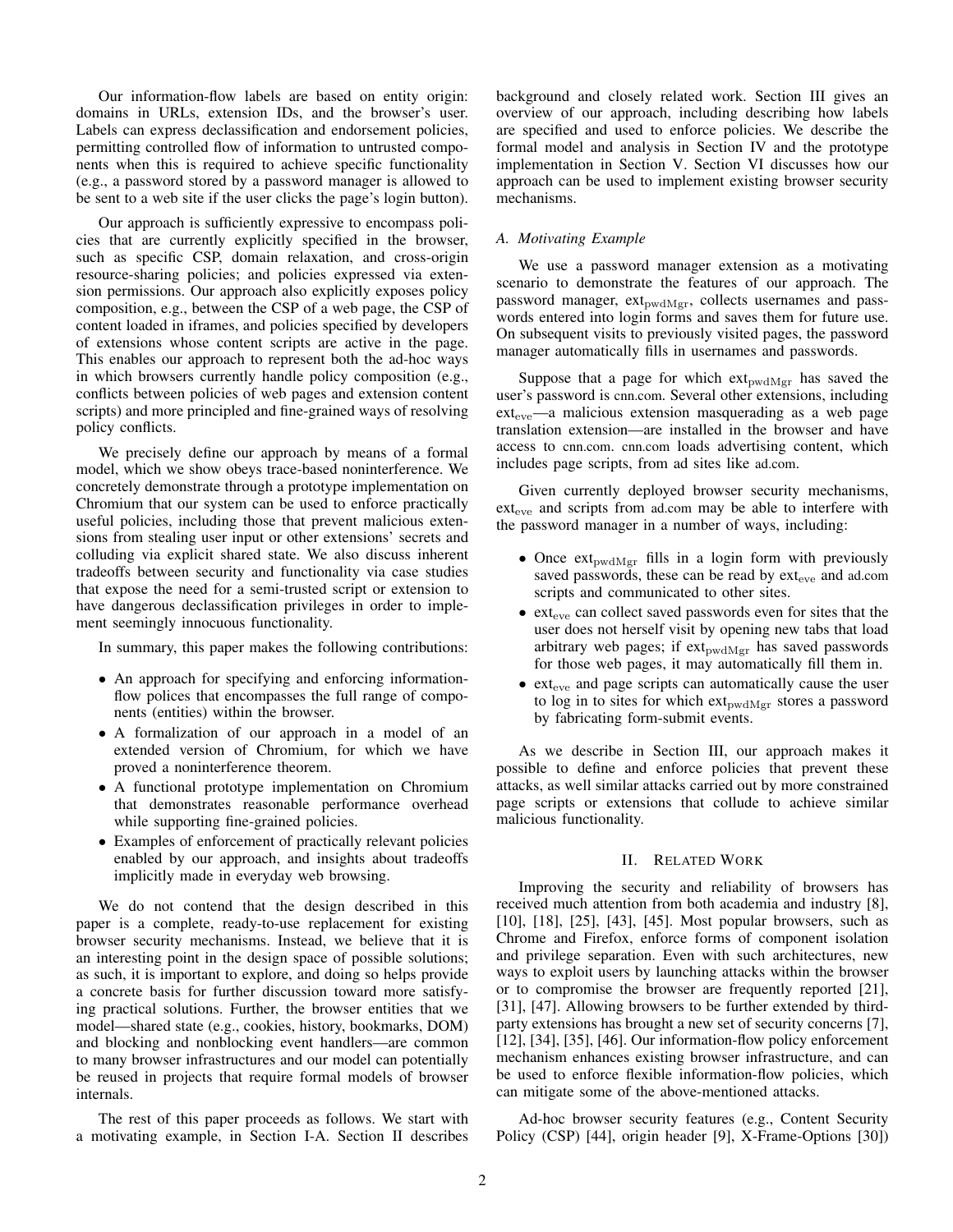have been adopted to prevent common attacks such as crosssite scripting (XSS) [26], cross-site request forgery (CSRF), and clickjacking [29]. Many of these security features constrain information flows. Our approach can enforce richer and more precise policies and can be used to approximate the information-flow policies enforced by those security features.

Enforcing information-flow policies has been an active area of research. Some develop novel information-flow type systems that enforce noninterference properties statically (cf. [41]); others use run-time monitoring, or hybrid techniques (e.g., [4], [6], [16], [28], [37], [40]). Much work has investigated preventing information leakage via JavaScript in browsers (e.g., [6], [13], [17], [19], [27], [28]). These works typically protect data at the variable level, which is much lower level than our system's entity-level granularity. This means that we do not need to track every instruction in the JavaScript engine, and instead only enforce policies when API calls are made and when event handlers and callbacks are invoked. This is not only more efficient, but also fits nicely into the browser's model of classifying information based on origin. Scripts from the same origin in our system have the same informationflow labels. Further, our work also encompasses other browser components, such as DOM elements and extensions.

In terms of policy specification and enforcement granularity, our system is similar to BFlow [49] and COWL [42]. There, each compartment, which includes scripts and DOM from the same origin, is associated with an information-flow label specifying its policies. Aside from the differences in the choice of policy language, we additionally examine policy composition, explore different ways to implement shared states (i.e., DOM, cookies, history, and bookmarks), and build a formal model of our design and analyze its security guarantees.

Bohannon et al. formally modeled the core of Firefox [15]. Their model contains all key components of a browser, including the DOM, cookies, and bookmarks. In particular, they model the browser as a reactive system, where entities in the browser are modeled as consumers and producers that communicate by sending and receiving messages through channels. In contrast, our model of the browser uses different abstractions, supports policy specification, and is compatible with a real browser. Recent work by Fett et al. also models a browser as a transition system [22]. Some of their transition rules overlap with ours. Our model additionally includes our informationflow tracking mechanism and encompasses browser extensions. The differences in the models are driven by different analysis goals: Fett et al. aim to analyze browser single sign-on systems, while we aim to prove noninterference.

#### III. SYSTEM OVERVIEW

In this section we first define the threat model that our approach addresses (Section III-A). We then describe how policies are specified (Section III-B), outline the enforcement approach (Section III-C), and illustrate the approach on an example (Section III-D).

## *A. Threat Model*

Attackers can be scripts in the DOM, extension cores, and extension (content) scripts. (A Chromium extension is composed of an extension *core*, of which only one instance is maintained in the browser, and one or more *content scripts* that are injected by the browser into loaded pages.) We assume an attacker is associated with a label (policy) that describes its capabilities, and that this label accurately describes the desired restrictions on the attacker's behavior. An attack is successful if the attacker is able to violate this policy, e.g., learn secrets that belong to the user or other browser extensions or influence access to sensitive resources. This notion of attackers is standard in information-flow systems. Specifying such policies correctly, e.g., without unwittingly giving entities the capability to access sensitive information, is often a challenging userinterface issue [39], but is largely orthogonal to the design of the information-flow enforcement mechanism.

We assume that the attacker can interact with other browser components only via standard browser and JavaScript APIs, and does not have out-of-band access to low-level system behaviors such as power consumption or the scheduler. We do not consider leaks through timing-based covert channels.

### *B. Policy Specification*

Following prior work on OS-level DIFC [32], [33], in our approach each browser entity is associated with an information-flow label, specifying allowed flows of information between entities. (We use *entity* instead of *component*, as the latter is overloaded in this context.) A novelty of our approach is the breadth of entities it encompasses (see Figure 1). These fall into two categories: (1) web pages and their DOM trees, page scripts, and extensions (and their instances)—entities for which authors and the user can already specify policies (e.g., via CSPs); (2) APIs (e.g., for network requests), shared browser state (e.g., history), and events (e.g., mouse clicks)—entities to which the browser controls access via simple, fixed policies.

Our approach attaches to each of these entities a policy label. The label describes the privileges the user, author, or browser confers on that entity, as well as potential reductions in those privileges that result from interactions with other entities. Reference monitors examine labels when requests (including messages or calls) cross entity boundaries. They prevent requests that are not consistent with the caller's and callee's labels, and, when appropriate, augment the labels of callees to track the flow of sensitive information.

*1) Information-flow Labels:* We next describe the structure of and features supported by the labels in the system.

**Basic labels** An information-flow label, written  $(S, I, D)$ , is composed of a secrecy label  $S$ , an integrity label  $I$ , and a declassification label D. The basic secrecy label is a set of secrecy tags  $\{s_1, \ldots, s_n\}$ . Each secrecy tag represents an origin of a secret. We treat the hostname parts of URLs, extension IDs, and the user operating the browser (notated as the tag user) as origins. The integrity label is a set of integrity tags  $\{i_1, \ldots, i_n\}$ . Each integrity tag represents the privilege to access a sensitive resource (namely, APIs). Even though these tags are reminiscent of permissions, our enforcement mechanism treats them in such a way that it can prevent the privilege escalation that commonly occurs in permission-based systems. The declassification label is a set of capabilities for endorsement  $(+i)$ , declassification  $(-s)$ , and reclassification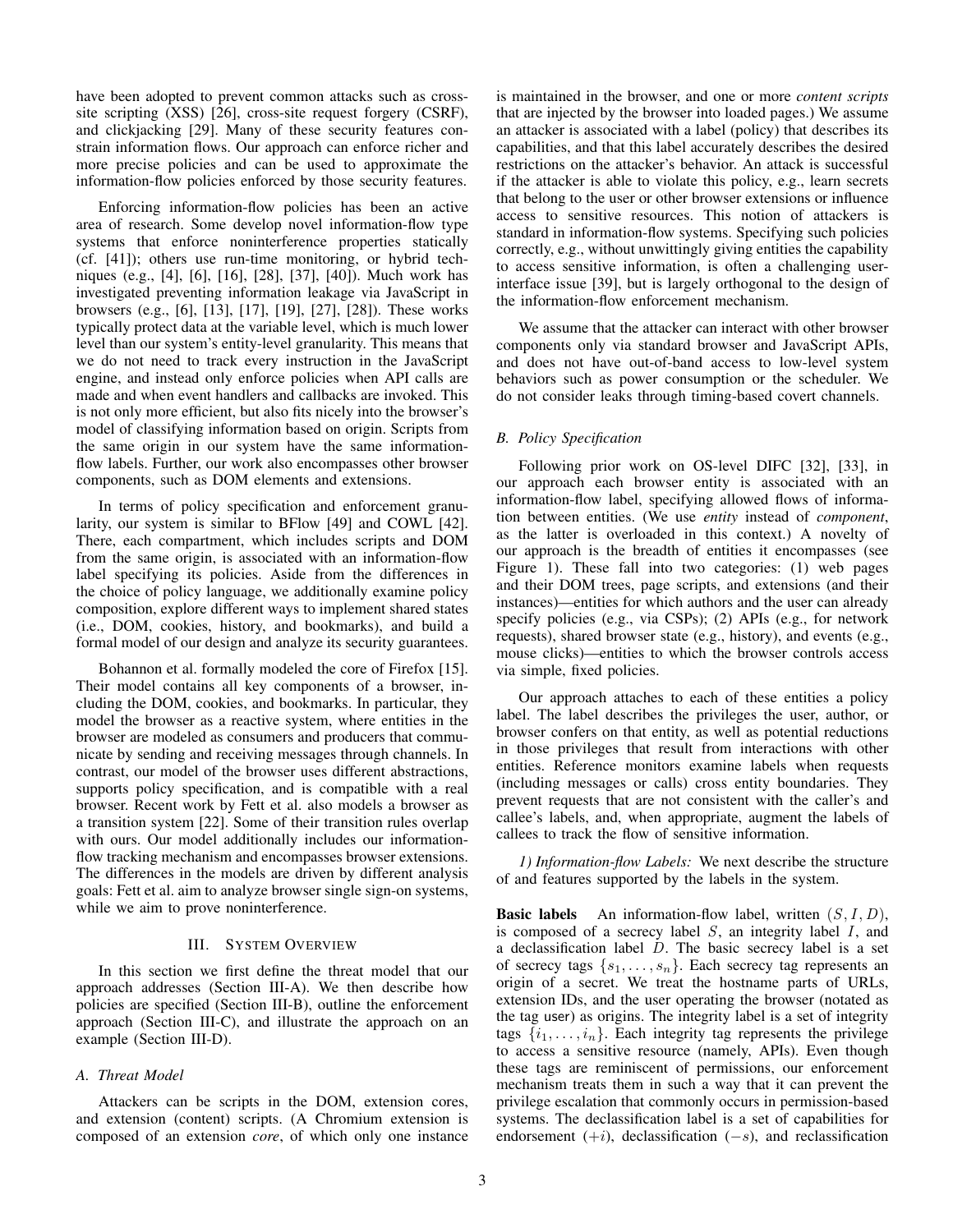

Fig. 1: Informal illustration of the entities within Chromium that we reason about.

 $(s_1 \rightarrow s_2)$ ; we explain these later in this subsection. Certain entities, for example, events, are passive and have no declassification capabilities. We define simple labels, denoted  $\kappa$ , to represent policy labels for these entities. A simple label is a pair of a set of secrecy tags and a set of integrity tags  $(S, I)$ .

Ignoring declassification, an entity labeled  $(S_1, I_1, \{\})$  can send data to an entity labeled  $(S_2, I_2, \{\})$  if  $S_1 \subseteq S_2$  (the destination is authorized for at least as many secrets as the source) and  $I_1 \supseteq I_2$  (the source has at least as many "permissions" as the destination). For example, a DOM subtree that represents content loaded from ad.com would have a label that includes the secrecy tag ad (for brevity, we write ad instead of ad.com throughout); APIs that allow extensions to access the browser's local storage have labels that include a localStorage integrity tag. Data from a script labeled  $({\text{cnn}, ad}, \{\}, \{\})$  wouldn't be allowed to flow to a DOM node labeled  $({\text{cnn}}, {\}, \})$  because the latter is permitted fewer secrets (e.g., isn't permitted secrets labeled ad).

Floating labels The basic secrecy label is too rigid to allow entities to adapt to the browser's dynamic environment. E.g., the label of a DOM node on a cnn.com page might initially contain only a cnn secrecy tag to reflect that it contains information from cnn.com; after a password manager fills in a form field on the page, however, the label of the form field's DOM node needs to change to reflect that it also contains information from another source.

We express the policy that allows dynamic tainting of an entity as a floating secrecy label. This is similar to JIF's parametric labels [38]. A floating secrecy label is written as  $F(\sigma_1, \sigma_2)$ :  $\sigma_1$  is the set of secrecy tags that the entity has at initialization time;  $\sigma_2$  is a ceiling (upper limit) of the secret that this entity can be tainted with. In other words, a secrecy label  $F(\sigma_1, \sigma_2)$  can float to  $F(\sigma'_1, \sigma_2)$  as long as  $\sigma'_1 \subseteq \sigma_2$ .

This is also useful for preventing information from reaching an entity. For example, a floating secrecy label of the form  $F({\{site A\}}, {\{site A, siteB\}})$  indicates that the labeled entity

possesses siteA secrets and is willing to receive siteB secrets. Its label will then change to  $F({\{\text{site A}, \text{site B}\}, \{\text{site A}, \text{site B}\}\)$ , continuing to protect the siteB secret. To clearly distinguish floating labels from ordinary ones, we henceforth write nonfloating secrecy labels as, e.g.,  $C({\text{site }A})$ .

Compound labels Going back to the password example, the password field is owned by cnn.com, but can be written to by the user or an extension. We would want both labels, as both secrets are involved, but we may want to maintain the notion of a *primary* owner, for purposes that we will shortly show. To this end, we introduce dot-separated compound tags:  $s_1 \cdot s_2$ indicates that  $s_1$  is the primary owner of the data.

Returning to our example, the secrecy tag cnn.user would be part of the label of a DOM node originally loaded from cnn.com (hence cnn) at the user's behest (hence user), e.g., if the tab was opened and the URL typed in by the user. More concretely, nodes in the DOM of the cnn.com page would initially be labeled with the secrecy tag  $F({\text{conn.user}}; {\text{conn.*}});$ the {cnn.∗} ceiling indicates that it is OK for the node to be tainted (repeatedly) with secrets of all entities whose secrecy label has the form  $\{cnn.*\}$ . In contrast,  $F({}, \{†.user\})$  means that an entity with that label can be tainted exactly once, e.g., to  $F({\mathsf{conn}})$ ,  ${\mathsf{conn}}$ ,  ${\mathsf{conn}}$ ,  ${\mathsf{const}}$ ). This label is suitable for content scripts, which are injected into multiple pages, but any script instance is injected into exactly one page.

One purpose for compound labels is to allow labels to reflect which entities influenced the content, while retaining the ability to leave a specific entity in control of the content. For example, we may choose to allow requests to send requests to cnn.com only if they are compatible with the destination label  $(C({\text{conn.*}}), {\text{network}}, \{\})$ , which concisely expresses the policy that only cnn.com pages are allowed to make requests to cnn.com, and that they can do so even if their content has absorbed input from the user or other entities (e.g., they include a secrecy tag like cnn.user). Similar policies can be expressed with declassification, which we discuss next.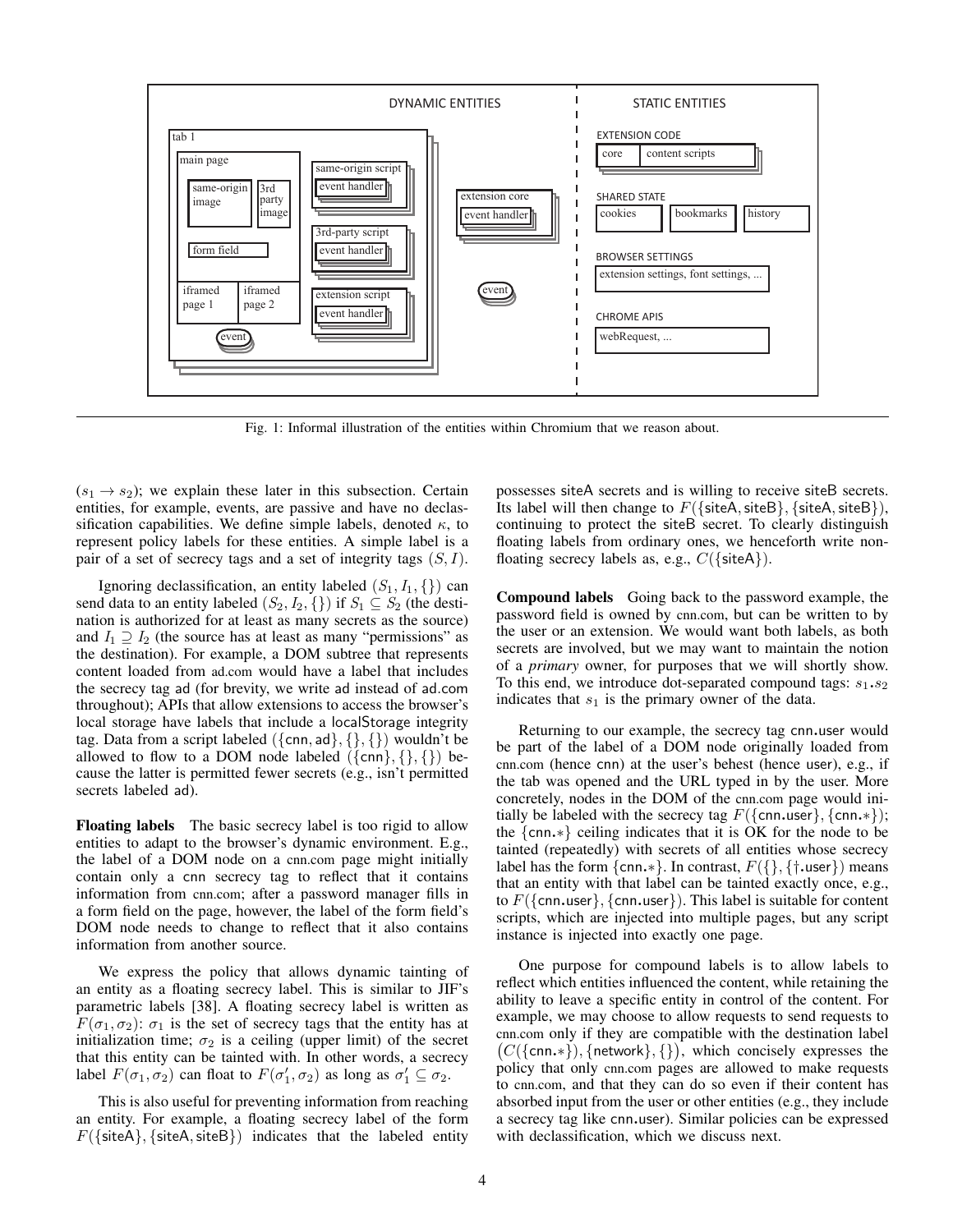Declassification, reclassification, and endorsement Declassification and endorsement capabilities allow an entity (e.g., an extension core) to circumvent constraints that it would otherwise incur because of its secrecy and integrity tags. Declassification is a powerful (and dangerous) operation, and declassification capabilities should be granted to entities only judiciously. At the same time, declassification is necessary, since some extensions, like the password manager, collect many secrets, yet their functionality requires that they (selectively) copy those secrets into arbitrary web pages.

In our example, the ext<sub>pwdMgr</sub> core has the  $-*$  .ext<sub>pwd</sub> capability. This is to ensure that no matter how many secrecy tags like someSite. $ext_{pwd}$  it accumulates in its secrecy label as a result of saving passwords, it is still able to send data (passwords) to individual web pages (e.g., cnn.com). Without declassification, those secrecy tags in  $ext{ext}_{\text{pwdMgr}}$ 's label would cause the label check to fail, since those tags are not in cnn.com's secrecy tag, including its ceiling. Declassification (and reclassification and endorsement) are used only when a label check would otherwise fail; they don't affect an entity's secrecy and integrity tags beyond the label check.

Reclassification is a weaker form of declassification: the  $s_1 \rightarrow s_2$  reclassification tag indicates that a secrecy tag  $s_1$  can be converted (for the purpose of a label check) to tag  $s_2$ .

Endorsement tags are similar to declassification tags. To protect the local storage API, we give the API the integrity label {localStorage}; only entities that have localStorage in their integrity label, or can add it via endorsement, can use it. Hence, we give the  $ext_{\text{pwdMgr}}$  core the +localStorage capability, allowing it to elevate its privileges sufficiently to use the local storage API. As with de- and reclassification, endorsement only enables a label check to succeed, and has no persistent effect on the integrity tags in a label.

*2) Policy Composition:* An interesting problem that arises in the browser setting is composing policies created by different principals. When an entity A (e.g., a web page) loads another entity B (e.g., an embedded iframe) from a source other than where A comes from, B may come with its own policy as to what kind of secret B can receive, while at the same time A may wish to constrain B's capability to protect itself from B. Browsers today have fixed schemes for handling such (potential) conflicts; e.g., if a page A loads a page B in an iframe, B's capabilities to load external resources are not restricted by A's CSP.

Rather than advancing a single "correct" option for how to combine conflicting policies, we allow the enclosing entity A to specify whether the policy (label) applied to B should allow (1) the union of what A's and B's labels allow, (2) the intersection; or simply (3) A's policy or (4) B's desired policy. We call this a *generalized* CSP.

## *C. Enforcement*

Enforcing policies in our approach has two aspects: assigning labels to entities when they are created and allowing communication between two entities only when supported by labels. We discuss them here in the abstract; more detail about implementation aspects is given in Section V.

Assigning labels Labels are assigned in several ways. For entities like web pages and extensions, the labels are derived from the policy (e.g., CSP, permissions) with which these are already annotated, but also reflect who created the entity. For example, if a user caused the browser to load cnn.com, and cnn.com's CSP permits only the extension  $ext_{\text{pwdMgr}}$  to run and permits third-party content only from ad.com, then cnn.com's label might be

> $S = F({\text{conn.user}}, {\text{conn.user, conn.ext}_{\text{pwd}}, \text{ad.}*)$  $I = \{\}, \quad D = \{\text{+network}, \text{cnn.*} \rightarrow \text{ad.*}\}$

Generating a label for a new entity may involve policy composition, e.g., for the content of an iframe, whose label may reflect (based on the browser's or user's policies) some combination of the policies expressed in the iframed page's CSP and the policies of the host page (see Section III-B2).

Entities like APIs are given labels whose integrity tags correspond to the permissions with which they are protected. To implement built-in browser policies like the same-origin policy, labels on APIs (e.g., for accessing the network) can depend on the parameters of the API call (e.g., the hostname of the site to be accessed).

Other entities in the browser, like button-click events, are assigned labels whose purpose is simply to record which secrets (expressed as secrecy tags) were in possession of the entity that created them. This serves as a way of tracking the flow of information through entities that themselves have no specific policy, but that could otherwise be used as channels between entities whose policy forbids them from communicating. For example, a button-click event would be given the union of the secrecy tags of the DOM element that housed the button and the secrecy tags of the entity that caused the event to be created (e.g., user if the user clicked on the button or the secrecy tags of the script that manufactured the click event); later, this label might prevent the button-click even from being received by an extension content script that doesn't have permission to receive, e.g., user input.

In our approach, a user inspects and approves labels for entities such as extensions, and, therefore, prevents these entities from being assigned inappropriate policy; e.g., allowing the entity to access and declassify all data. An entity can only influence the label of another entity by sending data to it; it is not allowed to directly set the labels of other entities.

Checking labels Checking labels is conceptually straightforward: a reference monitor must mediate every path between entities and compare a sender's label  $(S_1, I_1, D_1)$  to a receiver's label  $(S_2, I_2, D_2)$ . Putting together the aspects of labels discussed in Section III-B1, communication should be allowed only if: (1) there exists a  $S'_1$  obtained by applying through declassifying or reclassifying  $S_1$  as permitted by  $D_1$  and a  $S_2$ obtained by raising  $S_2$  (if  $S_2$  is a floating label) up to the point permitted by its ceiling, such that  $S'_1 \subseteq S'_2$ ; (2) there exists a  $I'_1$  obtained by applying endorsement capabilities in  $D_1$  to  $I_1$ , and  $I'_1 \supseteq I_2$ . If communication was allowed as a result of raising the receiver's secrecy label  $S_2$  to  $S'_2$ , then the receiver's secrecy label after the call will remain  $S_2^7$ .

## *D. Example Walkthrough*

We next show the initial labels for our example from Section I-A, and walk through the checks and label updates as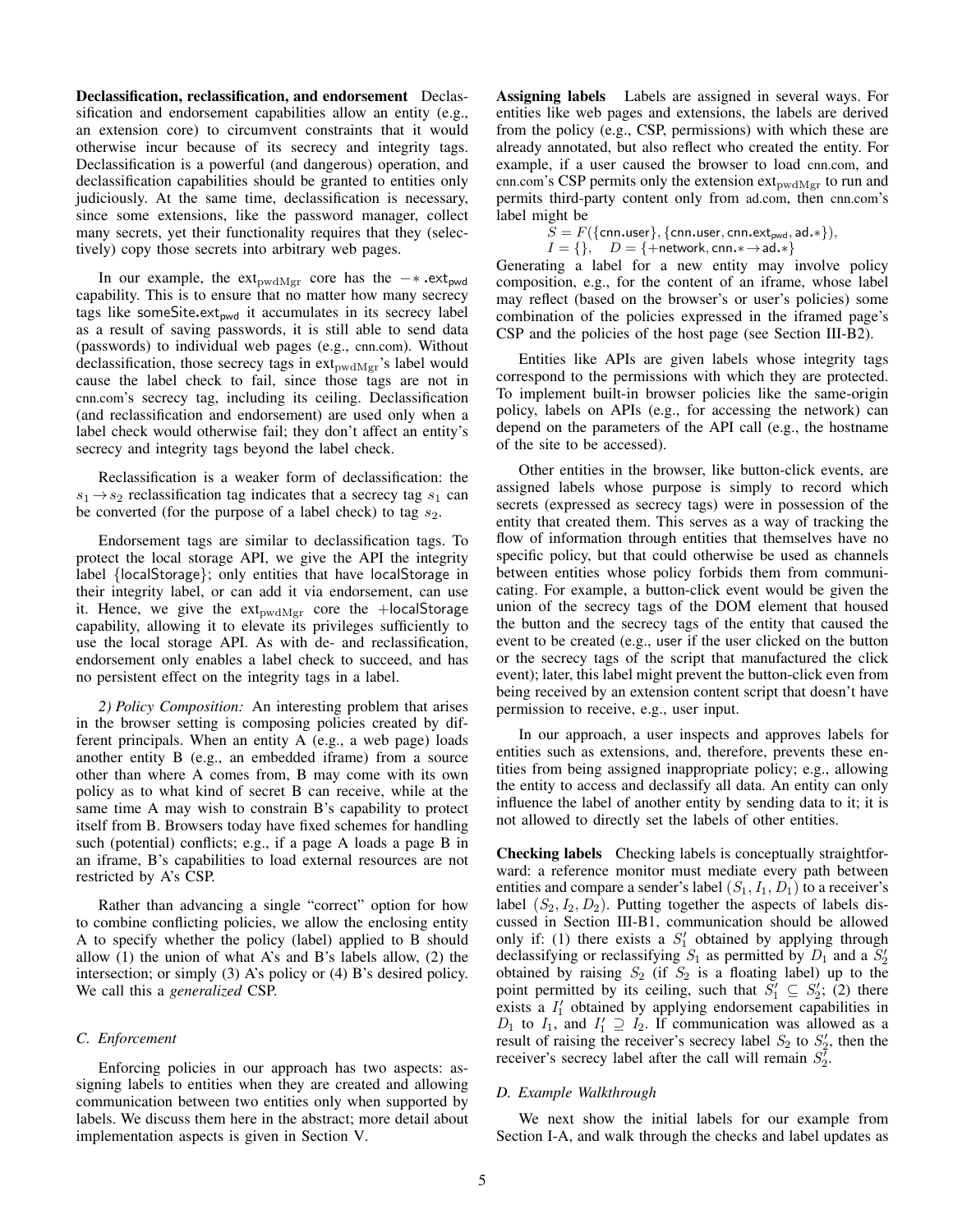$\ell_{user} \qquad S = C(\{\textsf{user}\}) \quad I = \{\textsf{network}\} \quad D = \{\textsf{user} \to \ast.\textsf{user}\}$  $\rho_{pmd} = S = F(\{\}, \{*, \text{extPwd}, *, \text{user}\})$ 

$$
I = \{\} \quad D = \{\text{+localStorage}, \text{--a.} \text{+excl word}, \text{--a.} \text{+user}\}
$$

$$
\ell_{PwdCS_0} \quad S = F(\{\}, \{\dagger.\text{extPwd}, \dagger.\text{user}\}) \quad I = \{\} \quad D = \{\}
$$

- $\ell_{PwdLS_0}$   $S = F({}, \{*\texttt{.user}, \ast\texttt{.extPwd}})$  $I = \{localStorage\}$   $D = \{\}$
- $\ell_{Eve0}$   $S = F({}, \{\text{cnn.extEve}, \text{evil.extEve}, \text{cnn.user}, \text{evil.user}\})$  $I = \{\}$   $D = \{$  + network  $\}$
- $\ell_{EveCS_0}$   $S = F({},$  {cnn.extEve, cnn.user, evil.extEve, evil.user})  $I = \{\}\$   $D = \{+$ network $\}$

Fig. 2: Initial labels for the user  $(\ell_{user})$ , the password manager extension's core ( $(\ell_{Pwd_0})$ , content scripts ( $(\ell_{PwdCS_0})$ , and local storage  $(\ell_{PwdLS_0})$ , and ext<sub>eve</sub>'s core and content scripts ( $\ell_{Eve_0}, \ell_{EveCS_0}$ ). For brevity, we omit additional labels that give the user access to other APIs and cnn.com the ability to load content from partner sites.

a user loads a web page.

Initial labels The initial labels of the built-in user principal and  $ext_{pwdMgr}$ 's and  $ext_{eve}$ 's cores and content scripts are shown in Figure 2. The user label  $\ell_{user}$  cannot change, and denotes that user input contains secrets (user) that must be protected, but the user can choose to weaken that protection (user  $\rightarrow$  \*.user), e.g., by inputting them to web pages. The extension cores  $(\ell_{Pwd_0}, \ell_{Eve_0})$  and content scripts  $(\ell_{PwdCS_0},$  $\ell_{EveCS_0}$ ) start with floating secrecy labels that convey that the extensions as yet possess no secrets, but are allowed to be tainted with secrets from any URL  $(\ell_{PwdCS_0})$  or from select URLs  $(\ell_{EveCS_0})$ . As previously explained, the  $\dagger$  wildcard in  $\ell_{PwdCS_0}$  will allow each of ext<sub>pwdMgr</sub>'s content script instances to float exactly once, after which its secrecy label will become fixed. The local storage of  $ext{ext}_{\text{pwdMgr}}$ 's initial label is  $\ell_{PwdLS_0}$ , indicating that it has no secrets yet, but can receive any secrets that either the user or  $ext_{\text{pwdMgr}}$  enters to a page.

To make ext<sub>eve</sub> potentially more dangerous, we allow it to access the network; we will show that this is not enough for ext<sub>eve</sub> to steal passwords and send them to her server.

Loading a page Suppose the user opens a new tab, enters a cnn.com URL, and a page with a login form is loaded. The tab's label will be automatically assigned as

$$
\ell_{Tab} \quad S = F(\{\text{user}\}, \{*,*\}), \ I = \{\}, \ D = \{\}
$$

to indicate that the tab was created by the user and could become tainted by other secrets. The network request for the cnn.com URL will be protected (by the browser) by the label  $(C({\text{conn.*}}), {\text{network}}, \{\})$ ; since the URL is provided by the user and the user's label permits reclassification of the user secrecy tag to cnn.user, the request will be allowed.

If cnn.com's CSP allows content from an ad network and Google, the secrecy label of cnn.com's top-level DOM node, denoted  $\ell_{doc_1}$ , will reflect that it contains content from cnn.com that was accessed as a result of user input and that the page can receive information from the ad network and Google. Its declassification label will similarly include sufficient reclassification capabilities to allow cnn.com's data to be sent to these sites (e.g., via HTTP GET requests).

$$
\begin{array}{l}\ell_{doc_I} \ S = F(\{\mathsf{cnn}.\mathsf{user}\}, \{\mathsf{cnn}.*, \mathsf{ad}.*, \mathsf{google}.*\}),\\ I = \{\}, \ \ D = \{\mathsf{+network}, \mathsf{cnn}.* \rightarrow \mathsf{ad}.*, \mathsf{cnn}.* \rightarrow \mathsf{google}.*\}\end{array}
$$

Other DOM nodes at this point have the same label as  $\ell_{doc_1}$ .

Next, the browser injects content scripts into the DOM; their secrecy labels float to allow them to access page secrets.

$$
\ell_{PwdCS_1} \quad S = F(\{\text{cnn.extPwd}\}, \{\text{cnn.extPwd}, \text{cnn.user}\})
$$
\n
$$
I = \{\}, D = \{\}
$$
\n
$$
\ell_{EveCS_1} \quad S = F(\{\text{cnn.extEve}\}, \{\text{cnn.extEve}, \text{cnil.extEve}, \text{cnn.user}, \text{evil.user}\})
$$
\n
$$
I = \{\}, D = \{\text{+network}\}
$$

Entering a password Suppose the user inputs a username and password into the login form. This incurs a check that data may flow from  $\ell_{\text{user}}$  to  $\ell_{\text{dom}Nd_1}$ , the label of the login form's DOM node, which is initially the same as  $\ell_{doc_1}$ . The reclassification tag (user  $\rightarrow$  ∗.user) in  $\ell_{user}$  allows this check to succeed; the destination label  $(\ell_{domNd_1})$  remains unchanged.

The password manager content script reads the contents of those nodes. The content script's label floats to reflect that the content script has been tainted with secrets read from the DOM nodes.  $ext{ext}_{eve}$ 's content script is similarly allowed to read the DOM nodes; its label similarly floats.

$$
\ell_{PwdCS_2} S = F(\{\text{cnn.extPwd}, \text{cnn.user}\}, \{\text{cnn.extPwd}, \text{cnn.user}\})
$$

$$
I = \{\}, D = \{\}
$$

$$
\ell_{EveCS_2} \ S = F(\{\text{cnn.exitEve}, \text{cnn.user}\}, \{\text{cnn.exitEve}, \text{evil.exitEve}, \text{cnn.user}, \text{evil.user}\})
$$

$$
I = \{\}, D = \{\text{+network}\}\
$$

Suppose  $ext_{eve}$  tries to send the password to evil.com. The network interface's label will be dynamically constructed as

$$
\ell_{network_1} = \Big(C(\{\text{evil.}*\}), \{\text{network}\}, \{\}\Big)
$$

to capture the browser's policy that the source must both have the network integrity tag and be able to de- or reclassify to evil.entity to be allowed to send data to evil.com (similarly, to other sites). The script's source label will be checked against the destination label  $\ell_{network_1}$ . Although  $\ell_{EveCS_2}$  permits  $ext_{eve}$  access to the network (via +network), it does not enable ext<sub>eve</sub>'s content script to de- or reclassify its cnn... secrecy tags. Hence, the request will fail.

The password manager content script sends the password to its extension core, which saves it, tainting both the core and its local storage with secrets from cnn.com.

$$
\begin{matrix} \ell_{Pwd_1} & S = F(\{\mathsf{cnn}.\mathsf{extPwd},\mathsf{cnn}.\mathsf{user}\}, \{*.\mathsf{extPwd}, *\mathsf{user}\}) \\ I = \{\mathsf{localStorage}\} \\ D = \{\mathsf{+localStorage}, -*\mathsf{extPwd}, -*\mathsf{user}\} \\ \ell_{PwdLS_1} & S = F(\{\mathsf{cnn}.\mathsf{user},\mathsf{cnn}.\mathsf{extPwd}\}, \{*.\mathsf{user}, *\mathsf{extPwd}\}) \\ I = \{\mathsf{localStorage}\}, & D = \{\} \end{matrix}
$$

Subsequent visits The next time the user visits cnn.com's login page, the page and injected content scripts will have labels  $\ell_{doc_1}$  and  $\ell_{PwdCS_1}$ . After ext<sub>pwdMgr</sub>'s content script is injected,  $ext{ext}_{\text{pwdMgr}}$ 's core will fetch the stored password from its local storage and send it to its content script. Reading the password from local storage will cause the core's secrecy label to be raised to include cnn.user and cnn.extPwd, if it did not already. If  $ext_{pwdMgr}$ 's core stored passwords from multiple sites, then sending the appropriate password to its content script running in cnn.com's page will be possible only because of its ability to declassify passwords from other sites (using its −∗ .extPwd) declassification capability.

When  $ext_{\text{pwdMgr}}$ 's content script writes the password into the page, the appropriate DOM node's label floats (after the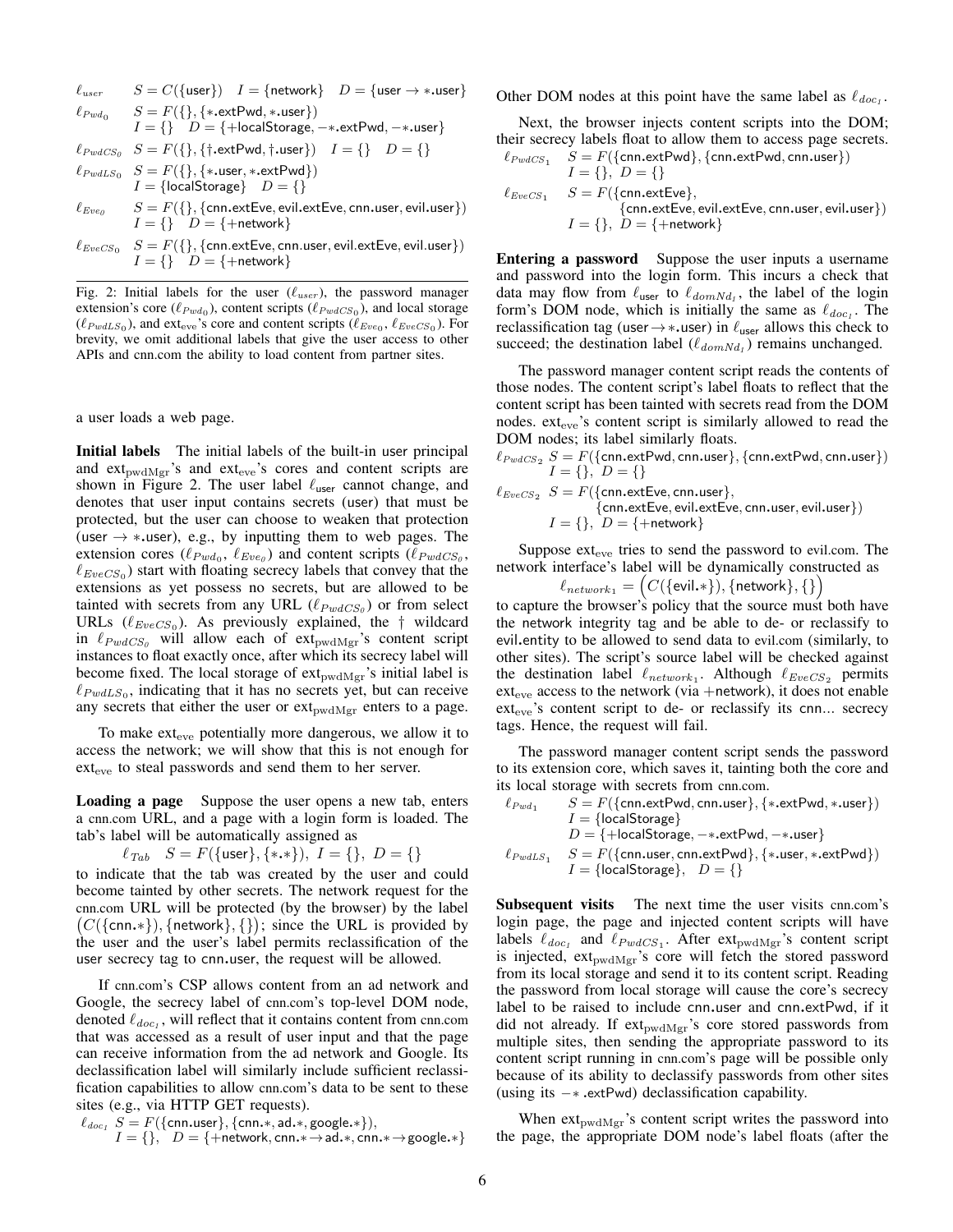check to make sure the write is allowed succeeds) to reflect that it received information from  $ext{ext}_{\text{pwdMgr}}$ 's content script. The node would then have the following label.

 $\ell_{\text{dom}Nd_2} S = F({\text{conn.extPwd}, \text{cnn.user}} , {\text{conn.*, ad.*}, \text{google.*}})$ I = {}, D = {+network, cnn.∗→ad.∗, cnn.∗→google.∗}

If  $ext{ext}_{eve}$ 's content script now tries to read the password, the label check will fail, because the target node contains the secrecy tag cnn.extPwd, which ext<sub>eve</sub>'s content script doesn't have and cannot float to. This prevents, for instance, attacks in which  $ext{ext}_{eve}$  might open a new tab and load a page for the purpose of harvesting passwords automatically filled in by a password manager.

#### IV. FORMAL MODEL AND VERIFICATION

We develop a formal model to serve as the design specification of our information-flow control enforcement mechanism and its integration with Chromium. We use the model to confirm that the design obeys noninterference, a key desirable property for any information-flow enforcement system. The formal model of our enhanced browser includes: (1) the policy language and policy enforcement mechanisms, (2) key entities in the browser environment and their interactions, and (3) formal definitions of security properties and proof that the design of our enforcement mechanism has the desired security properties. Due to space constraints, we omit formal definitions of the policy language, and focus on the specification and proof of the noninterference property and its implications. The full syntax and transition rules, as well as the full definition and proof of noninterference, can be found in the companion technical report [11].

#### *A. Modeling the Browser*

The Chromium architecture is complex (see Figures 1 and 4); the purpose of the model is to identify key components relevant for reasoning about how information flows in the browser, and to define the rules that are to govern the interactions between these components if our approach is to successfully enforce specified information-flow policies.

We model the behavior of the browser using a labeled transition system. The state modeled by the transition system encompasses the user, servers, as well as entities in the browser such as the DOM, extensions, browser APIs, browser events, and persistent browser state such as cookies and history. Using the model, we later state and prove the security properties of our approach.

System state Each browser entity is a tuple consisting of elements in that entity. We summarize key entities in Figure 3. Typically, each entity in the browser is associated with an information-flow label  $\ell$  or  $\kappa$ , when that entity has no declassification capabilities.

The top-level system state  $\Sigma$  contains the following.  $\Psi$  is a list of internal browser states; for instance, ws.beforeRequest( $\kappa$ ,  $\cdots$ ) denotes the state of a web request. Tabs are the open browser tabs. ExtCoreRs are run-time instances of extension cores.  $proInjCSs$  are the programmatically injected content scripts. Exts are installed extensions. Browser state also includes shared state objects: cookies, bookmarks, and browser history. Finally, UI captures user actions, e.g., when a user presses " $Ctrl + T$ ".

An event is a tuple consisting of a unique event ID  $(id_e)$ , an event type, whether actions are needed after the event is processed (return), additional arguments of the event (info), and the information-flow label for the event  $(\kappa)$ . An event handler has its own unique ID, the type of event that it processes, and the code for processing events  $(x.cmd)$ . An event handler can only process one event at a time; events waiting to be processed are stored in an event queue  $\mathcal{E}$ . The BlockingFlag indicates whether a handler is a blocking event handler. The last three fields in the event handler are the script processing the current event and the ID and the return information of the event being processed.

We model the main page and iframed subpages in a browser tab as a list of documents Docs. A document Doc is defined as  $(id_d, url, nodes, DocCSs, CSP, \ell)$ .  $id_d$  is the document ID. url is the page URL. nodes denotes the page elements. DocCSs are the content scripts injected by extensions. CSP denotes the content security policies of the page. Each document is associated with a policy label. The elements in a page are modeled as tree nodes in a document. A node is defined as  $(id, attributes, nodes, content, \ell)$ . id denotes the node ID. attributes contains general information about the node, e.g., the content type, the URL (if the node loads an external object), and the parent node ID. *nodes* are the child nodes. content is a piece of data with a specific format, e.g., an image file.  $\ell$  is the policy label attached to the node.  $DocCSs$  is the list of active content scripts.  $id<sub>r</sub>$  is the unique identifier for that run-time instance. A browser tab is defined as  $(id_t, Does, url, EventHandlers, \ell)$ , where  $id_t$  is the unique ID of the tab, Docs denotes the documents in the tab, url is the URL of the displayed page, and *EventHandlers* the JavaScript event handlers that come from the page scripts. Finally,  $\ell$  is the information-flow policy associated with the tab.

An extension is a tuple consisting of: a unique ID, one extension core, several content scripts, local storage, an active flag, and a policy label. The active flag  $aFlag$  indicates whether an extension is active. A static extension core contains programs, which are modeled as a variable environment Γ, commands cmd, and a list of event handlers. A content script ExtCS contains three identifiers: the ID of the extension it belongs to, its own unique ID, and the ID of the tab in which it runs. Similar to the extension core, Γ denotes the variables, cmd is the main program of the script, and EventHandlers is a set of event handlers in the content script. The index runat indicates when to inject the script to a tab.

We define a multi-level bookmark MBookmarks data structure, consisting of a set of pairs of a bookmark bookmark and a simple label  $\kappa$ . The label indicates the secrecy and integrity level of the bookmark. A bookmark is a tree: each leaf node is a bookmark entry and each non-leaf node represents a directory. (Multi-level bookmarks are discussed in more detail in Section IV-C.) Both cookie entries and history entries are labeled with simple labels  $\kappa$ .

Transition rules The top-level transition rules are of the form  $\Xi; \Sigma; \mathcal{E} \stackrel{\beta}{\longrightarrow} \Xi'; \Sigma'; \mathcal{E}'$ . Here,  $\Xi$  denotes remote servers, which are active entities that exchange information with the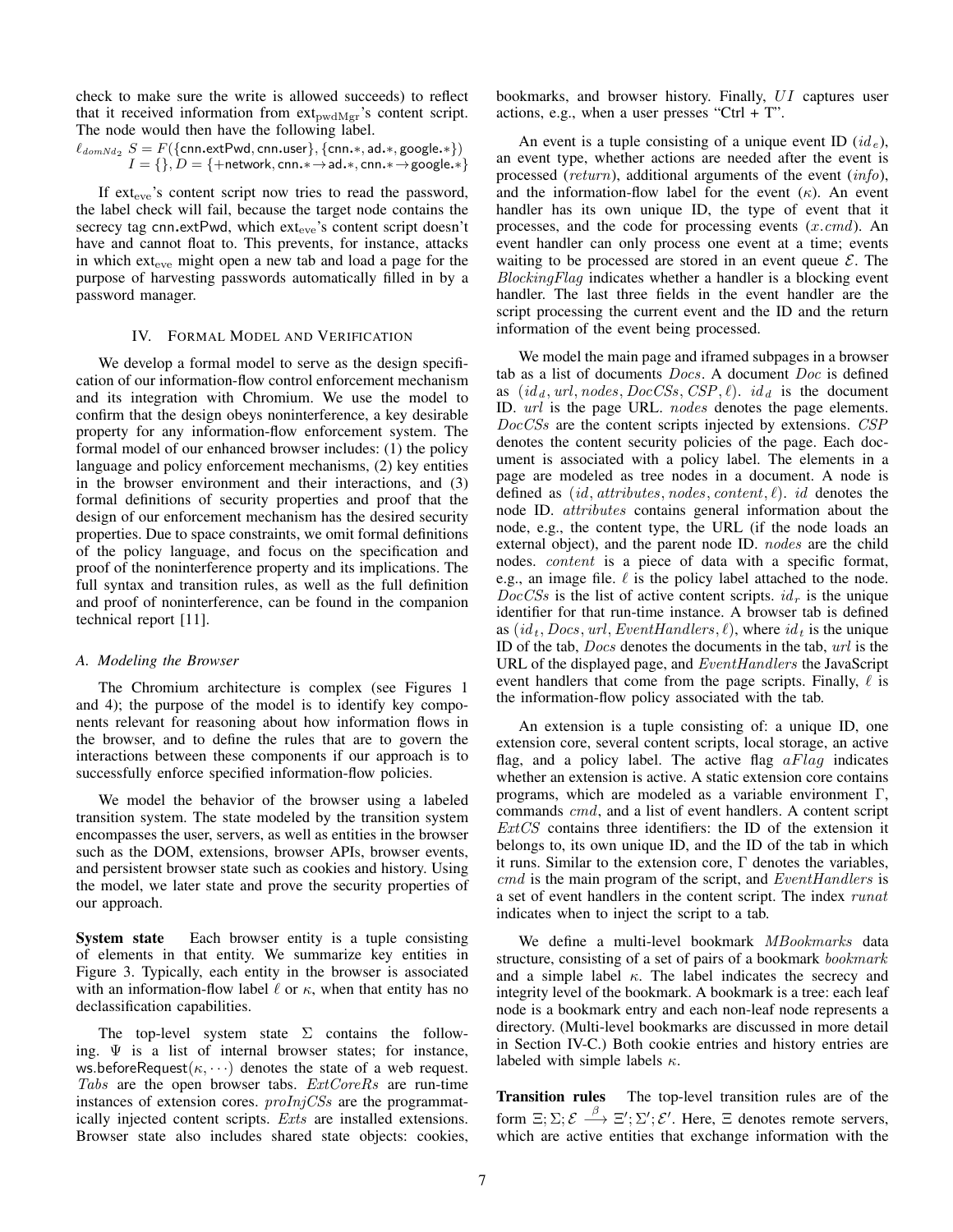| System state<br>Browser internal state                                                                                                                                                | Σ<br>Ψ                                                                              | $::=$<br>$::=$                                              | $\Psi$ , Tabs, ExtCoreRs, proInjCSs, Exts, Cookies, MBookmarks, histories, UI<br>$\cdot$   $\Psi$ , ws.beforeRequest $(\kappa, \dots)$   $\dots$                                                                                                                                                                                                           |
|---------------------------------------------------------------------------------------------------------------------------------------------------------------------------------------|-------------------------------------------------------------------------------------|-------------------------------------------------------------|------------------------------------------------------------------------------------------------------------------------------------------------------------------------------------------------------------------------------------------------------------------------------------------------------------------------------------------------------------|
| Event<br>Event Queue<br>Event handlers                                                                                                                                                | $\epsilon$<br>$\mathcal E$<br>EventHandlers                                         | $::=$<br>$::=$                                              | $id_e$ , eventType, return, info, $\kappa$<br>$\cdot \mid \mathcal{E} :: e$<br>$\cdot$ EventHandlers, (id, eventType, x.cmd, E, BlockingFlag, cmd, id <sub>e</sub> , return)                                                                                                                                                                               |
| Documents<br><b>Nodes</b><br>Doc content scripts<br>Tabs                                                                                                                              | Docs<br>nodes<br>DocCSs<br><i>Tabs</i>                                              | $::=$<br>$::=$<br>$::=$<br>$::=$                            | $Docs, (id_d, url, nodes, DocCSs, CSP, \ell)$<br>$\cdot$   nodes, (id, attributes, nodes, content, id <sub>parent</sub> , $\ell$ )<br>$\cdot$   DocCSs, (id ext, id cs, id r, $\Gamma$ , cmd, EventHandlers, $\ell$ )<br>$Tabs, (id_t, Does, url, EventHandlers, \ell)$<br>$\bullet$                                                                       |
| Installed extension<br>Content scripts<br>Content script<br>Injection time tag<br><i>Extension core</i><br>Installed extensions<br><b>Extension</b> cores<br>Injected content scripts | Ext<br>ExtCSs<br>ExtCS<br>runat<br><i>ExtCore</i><br>Exts<br>ExtCoreRs<br>proInjCSs | $::=$<br>$::=$<br>$::=$<br>$::=$<br>$::=$<br>$::=$<br>$::=$ | $id_{ext}$ , ExtCore, ExtCSs, Storage, activeFlag, $\ell$<br>$\cdot$   ExtCSs, ExtCS<br>$id_{ext}, id_{cs}, id_{t}, \Gamma, cmd, EventHandlers, runat, \ell$<br>DocBegin   DocEnd   DocIdle<br>$\Gamma$ , cmd, EventHandlers<br>Ext :: Ext<br>$\sim$<br>$\cdot$   ExtCoreRs, (id <sub>ext,</sub> ExtCore, $\ell$ )<br>$\mid$ proInjCSs, ExtCS<br>$\bullet$ |
| Multi-level bookmarks<br><b>Bookmarks</b><br><b>Bookmark</b><br>Cookies<br><i>Histories</i>                                                                                           | <b>MBookmarks</b><br><i>Bookmarks</i><br>bookmark<br>Cookies<br>histories           | $::=$<br>$::=$<br>$::=$<br>$::=$<br>$::=$                   | $\cdot$   MBookmarks, (Bookmarks, $\kappa$ )<br>Bookmarks, bookmark<br>$\Box$<br>id, title, Bookmarks   id, title, url<br>$\cdot$   Cookies, (name, value, url, $\kappa$ )<br>$\cdot$   histories, (id, url, name, visitTime, visitType, $\kappa$ )                                                                                                        |
| UI                                                                                                                                                                                    | UI                                                                                  | $::=$                                                       | user, $cmd, \ell$                                                                                                                                                                                                                                                                                                                                          |

Fig. 3: Definitions of browser state

browser.  $\Sigma$  is the browser state (see Figure 1), which includes tabs, extensions, bookmarks, cookies, history, etc.  $\mathcal E$  denotes events waiting to be processed. Events can be user inputs, API requests, and other internal browser events. Each transition is labeled with an action  $\beta$ , representing the observable effects of that transition. Observable actions include API calls, invocations of callbacks, processed events, etc. The browser makes internal transitions, which do not produce observable effects. We use  $\tau$  to label such transitions, and call them silent transitions. We define an execution trace  $\rho$  as the sequence of non-silent actions in a transition sequence.

For space reasons, we omit detailed rules. We show one example rule for processing an event below. When  $e$  is not a blocking event, we enqueue  $e$  in the event queues of relevant event handlers. The enqueue operation is defined using the  $\triangleleft_Q$ operator. This rule does not perform label checks. We check the event handler's label against e's label to make sure that the handler is allowed to learn secrets contained in  $e$  when the event handler is ready to process e. The action of this transition is silent  $(\tau)$ , as there is no observable behavior.

e is not a blocking event  $\Sigma = (\Psi, \text{Tabs}, \text{ExtCoreRs}, \cdots)$  $\Sigma' = \Sigma [ExtCoreRs \Leftarrow ExtCoreRs \triangleleft_Q e][Tabs \Leftarrow Tabs \triangleleft_Q e]$  $\overline{\Xi}; \Sigma; \mathcal{E} :: e \stackrel{\tau}{\longrightarrow} \Xi; \Sigma'; \mathcal{E}$ 

We define transition rules for processing scripts, processing events, browser internal state transitions, API calls to access shared state, and other API calls (e.g., tab accessing and programmatic content script injection). Transition rules for events include event firing and dequeuing rules and special

rules about events for sending/receiving data to/from web sites. Browser internal state transition rules include rules for deciding whether to send a web request, web-request-state transitions, content loading and DOM creation, and content script injection. Rules for accessing shared browser state include accesses to page contents (accessed through the DOM API), bookmarks, cookies, and history.

## *B. Noninterference*

We analyze the security guarantees of our model by proving a noninterference theorem. We would like to show that the attacker cannot learn secrets beyond what's allowed by the policy. Before presenting the final theorem, we introduce several necessary supporting concepts.

Attacker model revisited A policy label specifies an attacker's capabilities. We denote such a label  $\kappa_A$ . Given  $\kappa_A$ , the system's components are partitioned into two sets: one containing components whose labels are lower than or equal to  $\kappa_A$  ( $\kappa \sqsubseteq \kappa_A$ ); the other containing components whose labels are either higher or not compatible with  $\kappa_A$  ( $\kappa \not\sqsubseteq \kappa_A$ ). Our enforcement mechanism enforces the policy that information can flow to an attacker's component from the first set, but not easily from the second. We discuss possible implicit flows from the second set to the attacker in Section IV-D.

Not all actions are observable to the attacker. Formally, any action whose label is not lower than or equal to  $\kappa_A$  is not visible to the attacker. The observable behavior of the attacker is a projection of the trace that contains only actions whose labels are lower than or equal to  $\kappa_A$ . The attacker's goal is to guess secrets based on the trace it has observed so far.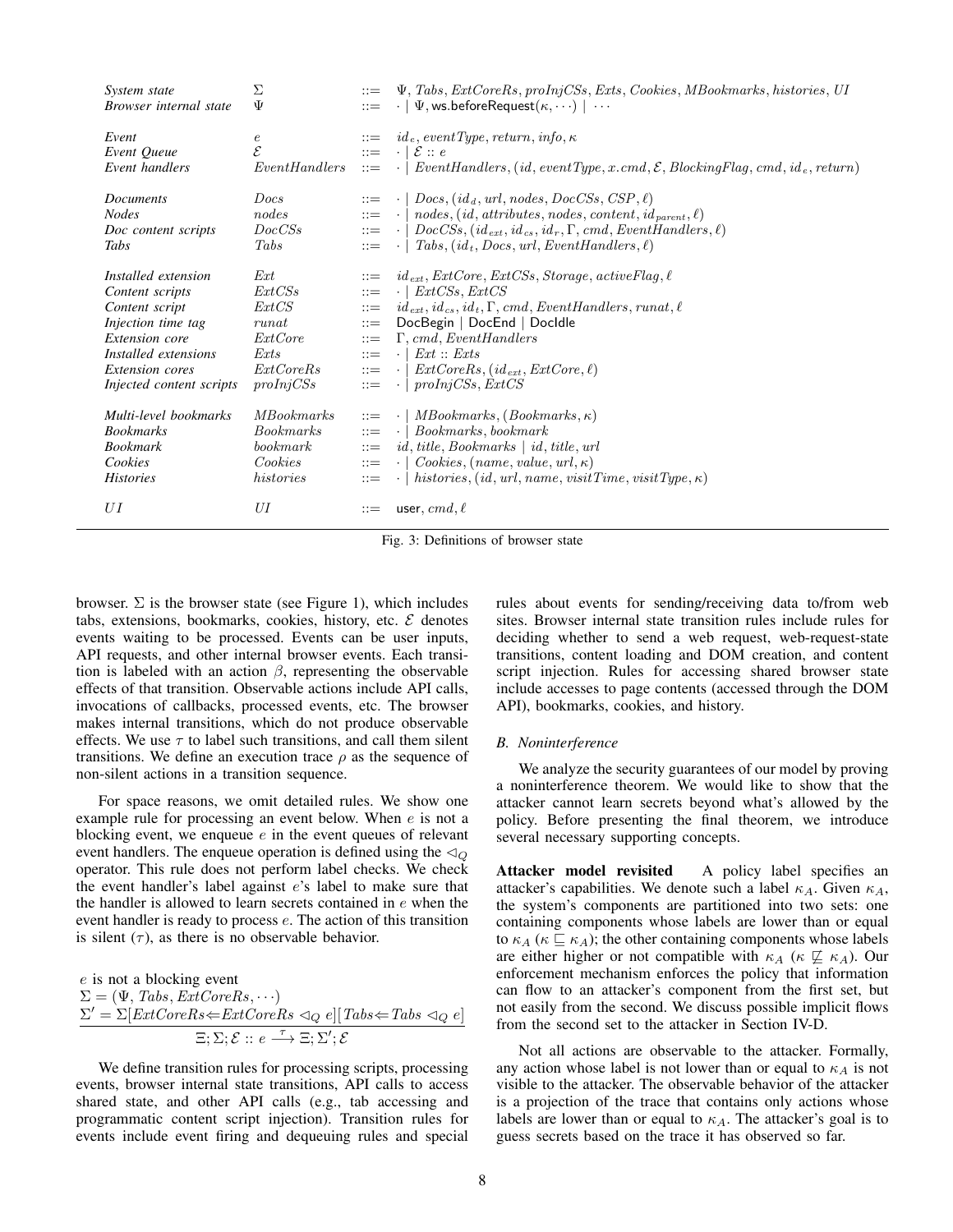**Declassification steps** A declassification step is one where a component that contains a secret reveals information about the secret by generating an element, which can be an event or a node or a content script, that is observable to the attacker (i.e., has a label lower than or equal to the attacker's label). For instance, when a cnn.com page loads a script from ad.com, the request is observable to ad.com. In the worst case, the URL could contain secrets that belong to cnn.com. If cnn.com allows loading of scripts from ad.com (by specifying a reclassification policy cnn.com  $\rightarrow$ ad.com), this is a declassification step explicitly allowed by the policy.

Declassification steps are necessary for the browser to carry out certain functionality. The first kind of declassification directly uses an entity's declassification capabilities. Such declassification happens when an entity generates an event, makes an API call, and sends an event. Other declassification steps allowed in our model are at places where labels are computed for new entities based on policy composition rules: (1) requesting external sources, (2) generating a new DOM node based on data received from external sources, (3) injecting content scripts from extensions, and (4) embedding a page in an iframe.

Declassification is only allowed according to policy. Separating declassification from other parts of the policy helps to enforce least privilege. In practice, one would want to validate the legitimacy of components that request declassification labels carefully to ensure that their declassification capabilities are justified.

Equivalent states We define system configurations that are equivalent from the attacker's perspective based on a set of projection rules. The projection operation  $(\downarrow_{\kappa_A})$  is defined for each entity in a configuration. It removes components not visible to the attacker (i.e., components with labels not lower than or equal to  $\kappa_A$ ). For instance, the projection rules for bookmarks are defined as follows: If the bookmark's label is not lower or equal to  $\kappa_A$ , then the projection removes that bookmark, as it is not observable to an attacker with label  $\kappa_A$ .

$$
\frac{\kappa_B \sqsubseteq \kappa_A}{(Bookmarks, \kappa_B)\downarrow_{\kappa_A} = (Bookmarks, \kappa_B)}
$$
 MBookmark

$$
\frac{\kappa_B \not\sqsubseteq \kappa_A}{(Bookmarks, \kappa_B)\big\downarrow_{\kappa_A} = \cdot} \text{ MBookmark2}
$$

We say that two configurations  $(\Xi_1, \Sigma_1, \mathcal{E}_1)$  and  $(\Xi_2, \Sigma_2, \mathcal{E}_2)$  are equivalent at label  $\kappa_A$  if  $\Xi_1 \downarrow_{\kappa_A} = \Xi_2 \downarrow_{\kappa_A}$ ,  $\Sigma_1\downarrow_{\kappa_A} = \Sigma_2\downarrow_{\kappa_A}$ , and  $\mathcal{E}_1\downarrow_{\kappa_A} = \mathcal{E}_2\downarrow_{\kappa_A}$ .

Noninterference theorem We prove the following theorem to demonstrate the correctness of our design. We write  $C \rightarrow$ to mean that  $\rho$  is the trace generated by executing from the configuration C.

*Theorem 1 (Noninterference):* If two configurations  $(\Xi_1, \Sigma_1, \mathcal{E}_1)$  and  $(\Xi_2, \Sigma_2, \mathcal{E}_2)$  are equivalent at label  $\kappa$  then

• forall  $\rho$  s.t.  $\Xi_1$ ;  $\Sigma_1$ ;  $\mathcal{E}_1 \stackrel{\rho}{\Longrightarrow}$  and the transitions do not have declassification steps there exists  $\rho'$  such that  $\rho \equiv_{\kappa} \rho'$  and  $\Xi_2; \Sigma_2; \mathcal{E}_2 \stackrel{\rho'}{\Longrightarrow}$ 

• forall  $\rho$  s.t.  $\Xi_2$ ;  $\Sigma_2$ ;  $\mathcal{E}_2 \stackrel{\rho}{\Longrightarrow}$  and the transitions do not have declassification steps there exists  $\rho'$  such that  $\rho \equiv_{\kappa} \rho'$  and  $\Xi_1;\Sigma_1;\mathcal{E}_1\stackrel{\rho'}{\Longrightarrow}$ 

The theorem states that if  $\Xi_1$ ;  $\Sigma_1$ ;  $\mathcal{E}_1$  and  $\Xi_2$ ;  $\Sigma_2$ ;  $\mathcal{E}_2$  differ only in the secrets they contain, then they behave the same from the attacker's perspective, provided that the attacker can only observe portions of the traces. To put it another way: the attacker cannot guess the secrets in the initial configuration, because the trace that the attacker sees does not depend on those secrets. Even though the theorem does not allow declassification during transitions, the initial states can be ones produced as a result of using declassification. This means that after initial declassification, if there is no further declassification, then the attacker cannot learn more secrets than what was revealed earlier.

#### *C. Implications for Browser Design*

Our analysis exposed several implication for browser design.

Blocking event handlers Chromium has events for which an extension core can register a blocking event handler; the browser waits until all blocking handlers for an event finish before proceeding based on the values returned by the handlers.

Ordinarily we would allow an event  $e$  to be processed by an event handler if e's label is lower than or equal to the handler's label. This follows the principle that less-secret information can flow to components that are allowed to learn more-secret information. However, for blocking event handlers, tainting the handler in this way leaks information. Consider the following scenario: An extension A knows a secret (0 or 1). If the secret is 0, A registers a blocking handler to redirect the web request from cnn.com to nytimes.com; otherwise, A does not register that handler. Here, the request to load cnn.com is an event observable to the attacker. After A handles the blocking event, the request to nytimes.com will not be observable to the attacker. When the attacker observes that cnn.com is loaded, it know that the secret is 1. This leak will be prevented if blocking handlers accept only those events that have the same secrecy label as the handler. Enforcing this would prevent extension A from registering the handler and subsequently using it to leak a secret to the attacker.

Synchronous DOM reads Chrome's DOM APIs are synchronous, so when a script calls the read API, the API always returns a result, even when the target doesn't exist. The synchronous read can be used to leak information. Suppose a content script A has a secret (0 or 1). If the secret is 1, A taints a specific DOM node. An attacker B attempts to read the DOM node; if the return value is an error code, it knows A's secret is 1. The only way to fix this problem (while retaining floating labels) is to implement synchronous DOM access APIs that do not return in case of a violation.

Multi-level bookmarks Like the DOM, bookmarks have a tree structure. Operations on bookmarks include insertion, deletion, and mutation of nodes and subtrees. As with the DOM, we could allow each node to be tainted with the label of the entity that updates the data structure. The drawback is that to prevent information leakage, many simple operations are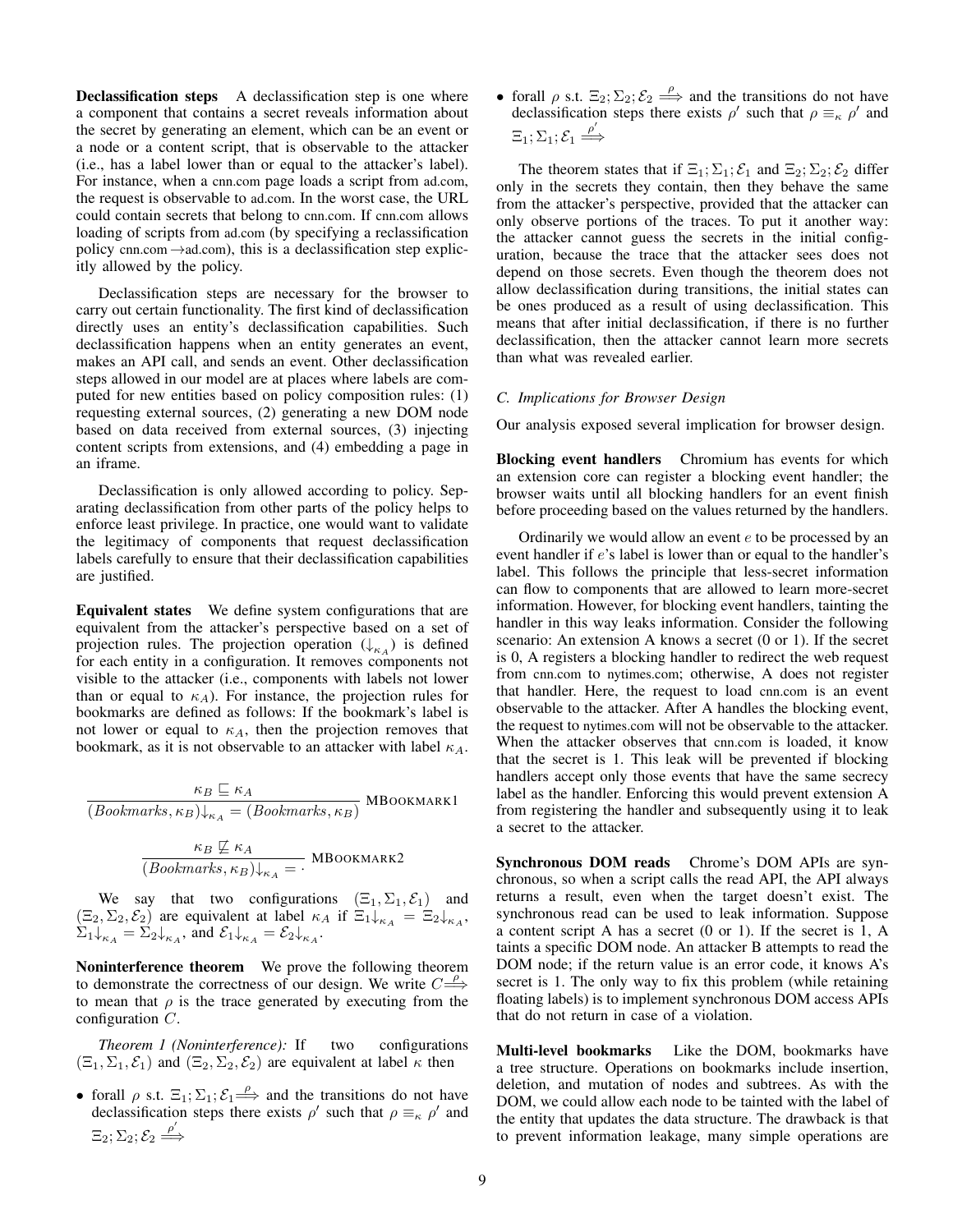prohibited. For instance, if a script with many secrets wrote to the root of the bookmark tree, then no entities that are allowed fewer secrets can read any bookmark. Since bookmarks have a long life cycle, this is too prohibitive. Instead, we borrow ideas from multi-level secure execution [20], and keep multiple copies of the bookmarks, one at each active security level. Given an update to a bookmark at label  $\kappa$ , if there is no bookmark with label  $\kappa$ , we select one from the set of bookmarks such that its label  $\kappa' \sqsubseteq \kappa$ , copy this bookmark to label  $\kappa$ , and apply the update to this bookmark. This approach provides noninterference and allows more flexible operations on bookmarks.

Cookies and history Cookies and history are similar to bookmarks in that they are long lived; tainting them would interfere with normal functionality. Hence, we label each with a simple label  $\kappa$ . For cookies, the label corresponds to the cookie's domain, so web sites can set and retrieve their cookies, which is the main functionality of the cookies. For history, it is the secrecy and integrity label of the entity that caused the history entry to be created.

To operate on cookies, an entity needs to reclassify to the secrecy label of a cookie's domain, which is consistent with having the ability to access content from that domain.

When querying history, an entity with label  $\ell$  is given results composed of entries whose label is lower than or equal to  $\ell$ . When deleting history entries, only entries with label equal to or higher than  $\ell$  are removed.

## *D. Limitations (Implicit Flows)*

Our enforcement mechanism is a form of policy-based dynamic taint tracking; and, therefore, provides similar security guarantees as those methods. In particular, trace-based noninterference assumes that an attacker can only observe sequences of actions. Our enforcement mechanism cannot prevent attacks where the attacker has more knowledge than just traces; e.g., behavior of the scheduler, timing channels.

More concretely, our implemented enforcement mechanism allows subtle implicit flows resulting from scripts branching on secrets, and then floating the label of an entity only in one of the branches. To explain this apparent conflicts between the noninterference theorem and implicit flows, we use the following example. Let  $x, y$ , and  $z$  represent DOM nodes.  $eh$ ,  $eh_1$ , and  $eh_2$  are event handlers processing different types of events.  $x$  is public,  $y$  can float, and  $z$  contains the value of a secret, which is either true  $(\top)$ , or false  $(\bot)$ .

$$
x = \bot^L, y = \bot^{F(L,H)}, z = ?^H
$$
  
eh() = {trigger eh<sub>I</sub>(); trigger eh<sub>2</sub>(); read x }  
eh<sub>I</sub>() = {read z; if ( $\neg z$ ) y := T}  
eh<sub>2\neg y) x := T}</sub>

Initially, an event triggers  $eh$ . When the secret value  $z$ is  $\top$ , the following trace is observed by the attacker if the programs are run sequentially: read y, write  $x \top$ , with  $x = \top$ in the end. If the attacker observes this trace, he cannot, without knowledge of the scheduler, be certain that  $z = \top$ . This is because, if  $eh_2$  is scheduled before  $eh_1$ , the attacker would observes the same trace regardless of  $z$ 's value. This

scheduling is reasonable because these event handlers are called asynchronously.

When  $z = \perp$ , y is tainted to secret, and the trace of sequential execution observable to an attacker is read  $x$ , with  $x = \perp$  in the end. Similarly, in this case the attacker cannot be certain that  $z = \perp$ : when  $z = \top$ , x could be read before  $eh<sub>1</sub>$  and  $eh<sub>2</sub>$  execute, which would generate the same trace. In other words, the attacker cannot know whether  $z = \perp$ , or  $z = \top$  and  $eh_2$  has not been triggered.

In both cases, security relies on the attacker's lack of knowledge of the scheduler. The first relies on the fact that event handlers can be scheduled out of order. The second relies on the fact that the scheduler does not guarantee that asynchronous calls will execute in a timely manner. However, neither assumption is true for most implementations of JavaScript schedulers. In the first case, it is almost certain that  $eh_1$  executes before  $eh_2$ , thus invalidating the possibility that  $z = \perp$ . For the second case, the scheduler will schedule calls soon after they are made, and, hence, the attacker that waits longer will see the action of reading  $y$  and will be able to eliminate the possibility that  $z = \top$ .

There are several ways to mitigate this problem. One is to modify the scheduler to make it less predictable, and hence make it harder or impossible for the attacker to guess the secret. Another approach is to modify the JavaScript interpreter and implement finer-grained enforcement mechanisms that implement the no-sensitive-update strategy [2], [5], as is done in several projects [13], [27], [28]. However, this approach may be too restrictive, and still only partially solves the problem. These mechanisms rely on halting the entire program to prevent attackers from getting more information if an entity is about to be floated in a branch conditioned on secrets. However, this only works for a stand-alone program. In the browser setting, attackers can collaborate with remote servers, which the reference monitor implemented in the browser cannot stop. The attacker can thus observe that the browser is halted (e.g., no more requests are sent to the server). We believe adding non-determinism or probabilistic execution to the JavaScript interpreter, or using Secure Multi-Execution (SME) are the only ways to achieve stronger formal security guarantees. Our approach prevents direct transfer of secrets to the attacker, and the methods for circumventing it require attackers to engage in behaviors (e.g., polling on shared variables) that are likely to be detectable through run-time behavioral profiling.

Stronger notions of noninterference exist to rule out some of the subtle leaks. For instance, by using bi-simulation as the notion of behavioral equivalence, reasoning about noninterference will encompass certain timing-based attacks and implicitly leaks. Such an adversary model allows the adversary to distinguish between two states that are reached from the same initial state through two different execution paths, even when those paths have equivalent traces. Several browser features, mainly synchronous calls and floating labels, prevent us from achieving this stronger notion of noninterference. Similarly, when an attacker can measure other system state (e.g., power consumption), even stronger notions of noninterference are needed. However, the majority and most damaging web attacks are not that sophisticated, and our proposed mechanism (provably) can defend against them.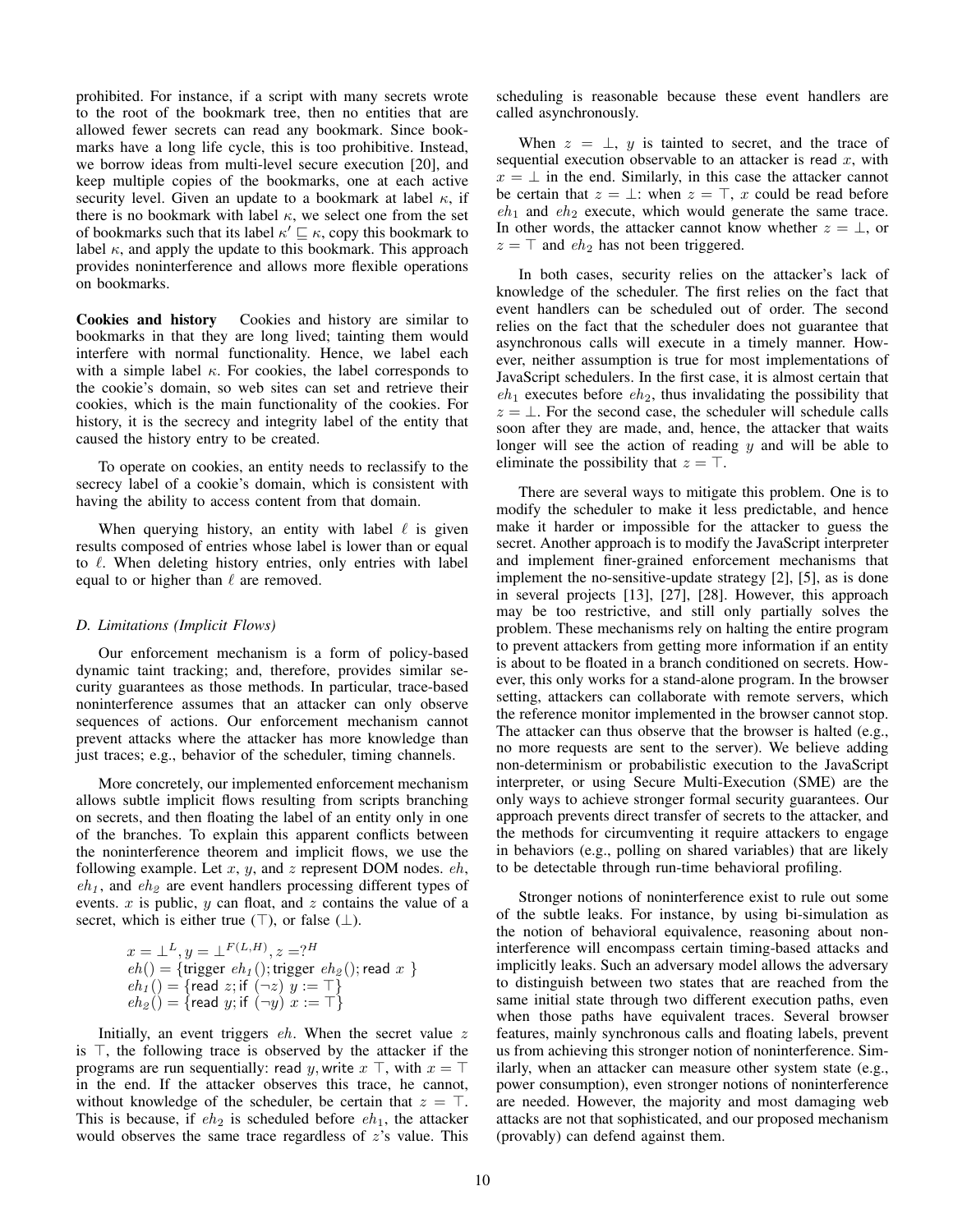

Fig. 4: An abstract view of the parts of Chromium's architecture relevant for implementing our enforcement mechanism.

## V. IMPLEMENTATION

To gain practical experience with mapping browser policies to our model, we instantiated our model in a proofof-concept prototype built on Chromium version 32.0.1660.0 (initial import was from Google rev. r197479). In this section we briefly overview Chromium's architecture, discuss some implementation challenges, and give examples of browser flows that we instrumented. We also report on performance, which is promising even with our prototype implementation.

#### *A. Chromium Architecture Overview*

A high-level overview Chromium's architecture as it pertains to implementing our approach is shown in Figure 4. The Chromium browser is comprised of two main parts: the main browser process and the renderer processes. Each renderer, which could be servicing a web page or an extension core, is isolated in a separate process. The main browser process handles the UI and manages the renderers. The renderers use the WebKit open-source layout engine to interpret the  $HTML<sup>1</sup>$ . The browser process communicates with the renderer processes via inter-process communication (IPC). The browser maintains a RenderProcessHost object for each renderer process. The renderer has one or more RenderView objects, each of which represents the contents of a tab or pop-up window. The RenderProcessHost in the browser maintains a RenderViewHost (inside RenderProcessHost) corresponding to each view in the renderer and handles the input and painting. The RenderView objects communicate with the WebKit engine and the RenderViewHost to display web pages and handle user input. Content scripts and page scripts are scheduled for

| <i>Browser</i><br>data<br>structure | Label<br>opera-<br>tion | Modified component (object)                                        |  |  |  |
|-------------------------------------|-------------------------|--------------------------------------------------------------------|--|--|--|
| Extension                           | init                    | Binding (ScriptController)                                         |  |  |  |
| core                                | check                   | Extension Function (ExtensionHost, APIs), IPC<br>(ExtensionHelper) |  |  |  |
| Content<br>script                   | init                    | Binding (ScriptController)                                         |  |  |  |
|                                     | check                   | IPC (Dispatcher), Binding $(V8*)$                                  |  |  |  |
| <b>DOM</b>                          | init                    | WebKit (DocumentInit)                                              |  |  |  |
|                                     | check                   | Binding (V8*), WebKit (Document, Element)                          |  |  |  |
| Event                               | init                    | WebKit (Document)                                                  |  |  |  |
|                                     | check                   | Binding (V8*), WebKit (Document)                                   |  |  |  |
| <b>Browser</b><br>state             | init                    | Chrome Tabs (WebContents),                                         |  |  |  |
|                                     | check                   | Ext Func (TabsCreateFunction)                                      |  |  |  |
| Persistent                          | init                    | ValueStore (storage),                                              |  |  |  |
| state                               | check                   | Ext Func (StorageStorageAreaGetFunction)                           |  |  |  |

TABLE I: Browser components (and objects within them) modified for adding or checking labels. V8\* stands for the automatically generated code that connect V8 and WebKit, e.g., V8Document, V8Element.

execution by WebKit and interpreted by the V8 JavaScript engine; a binding layer consisting of automatically generated code joins the two.

To display a web page and run extensions, the above components interact in the following ways. First, extensions are loaded from disk and each extension is given a rendering process in which to run. Next, the user opens a tab and inputs a URL. The browser process handles the input and creates a renderer process to load and render the specified page. The RenderViewHost in the renderer uses WebKit to interpret the HTML and communicates to the RenderViewHost in the browser process to cause it to paint the page on the screen. Finally, injecting extension content scripts into the page involves the ScriptController in the Binding scheduling and causing V8 to execute the scripts.

## *B. Implementation Overview and Challenges*

Consistently with the discussion of enforcement in Section III-C, implementing our approach requires modifying Chromium to support: (1) adding labels to extensions, scripts, events, and other browser data structures that correspond to entities of interest; (2) adding label checks to guard access to sensitive APIs, communication between scripts or extensions, etc.; and (3) propagating enough information about labels through the browser to enable these checks.

The main data structures we modify, and the browser components that we needed to modify in order to assign labels to the entities represented in those data structures, are shown in Figure III-C and detailed in Table I.

Tracking information flow across processes Chrome is a multi-threaded, event-driven application. A key challenge was to analyze its control flows. The call stack of an action, such as a resource request, will originate from an IPC call or from within the V8 engine, and a traditional backtrace would end at

<sup>&</sup>lt;sup>1</sup>Newer versions of Chromium instead use the Blink rendering engine, which is an offshoot of WebKit.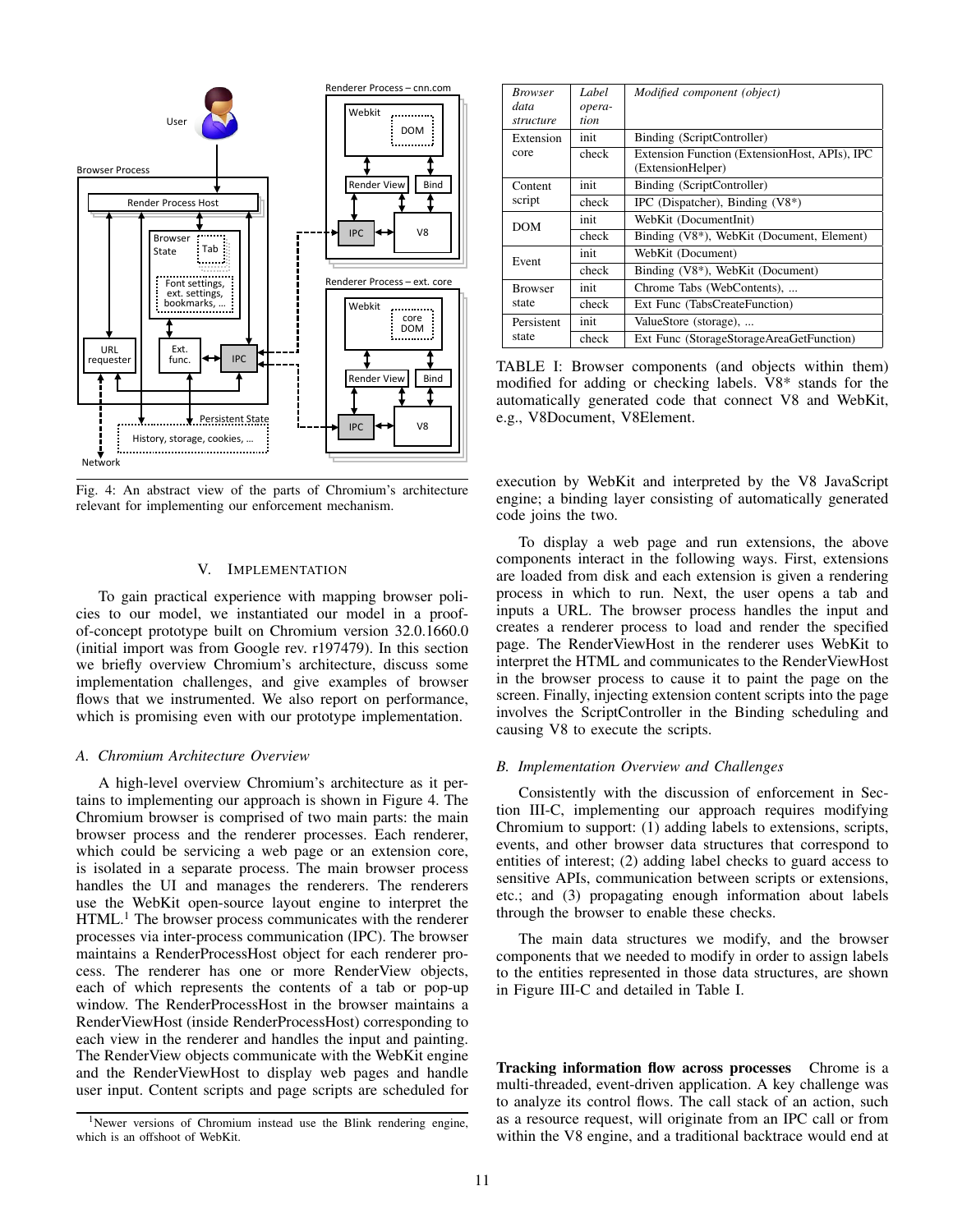that point. To obtain an end-to-end trace of control flow, from mouse click to outgoing network activity, required multiple backtraces. If the IPC message was specific to the action under analysis, the process became easier by indicating the origin of an IPC within the code. Similarly, a significant implementation challenge was locating the places where labels needed to be checked, which span the modules and processes that comprise Chromium. E.g., Chromium's APIs are executed in the browser process but are accessed by extensions running in a renderer process. Hence, labels that would naturally be attached to data structures that live only within specific processes or components need to be marshalled across process boundaries. To achieve this, Chromium's IPC layer was modified to carry labels between processes.

JavaScript calls The V8 JavaScript engine controls its own internal control flow, and does not follow calling conventions such as cdecl, which would support traversal with a debugger. Therefore, the V8 subsystem is a black box to our analysis, and we only regain control once control transfers to the binding layer between WebKit and V8. Fortunately, we had the ability to attach the label to the script execution context, and we are able to then check against it inside the binding code.

## *C. Examples of Implementation Details*

We next show several examples of how our implementation initializes, propagates, and checks labels. The examples are representative of information-flow paths through browsers.

An extension core calls a Chrome API Chrome APIs provide rich features for extensions to access sensitive information, including bookmarks, history, and cookies. Each such Chrome API call will be subject to label checks. The label assignment and checking involves both the extension process and the browser main process.

API calls originate from the V8 instance within the renderer in which an extension core resides. An extension's label is initialized when it is loaded into Chrome. When the extension, running within V8, makes an API call, a copy of the label of the extension is propagated from V8 to the IPC layer. The IPC layer then relays the extension's request to use an API function to the browser process. The browser checks whether the caller's label allows the specific API call and hands off the request to the appropriate API function. The response is returned over IPC, and before the V8 runtime receives any information, the label of the data is checked against the label of the target script. If this check passes, the result is released.

When the API call adds to an API's information store (e.g., history), the same process occurs, except the check before executing the call occurs within the API implementation instead of in the IPC layer. Specifically, before information is released to an information store, we check that the store's label permits it to receive the information.

JavaScript reads or modifies a DOM node Scripts operating in the context of a web page can normally modify any piece of the page's DOM. Our approach introduces more stringent, per-DOM-node checks. To implement them we modify WebKit, the renderer and the binding between V8 and WebKit.

Labels are assigned to scripts when they are loaded into the V8 runtime environment. The run-time context of the script is labeled with respect to the manifest provided by the extension. The DOM is labeled at the time of conception, with the each child in the DOM inheriting its label from its parent.

When a call is made from a script to interact with a DOM node (e.g., getElementById), V8 dispatches a call to WebKit over the binding layer. In order to track information flow, requests to WebKit contain a reference to the context of the requesting script. On such a call, a check is performed in the binding layer to determine whether the call should be allowed. The checks take into account whether the call is for getting or setting DOM data. If the check fails, the call never returns.

## *D. Implementation Status, Experience, and Performance*

Our prototype implementation is fully functional and instruments all flows between the pairs of entities that we consider. Several data structures are not currently instrumented: Cascading Style Sheets, Scalable Vector Graphics, and Media. For event handling APIs, we only instrumented those that are used by our case studies. We also have not yet implemented multi-level bookmarks (see Section IV-C). To obtain broad coverage of Web IDL functions, we modified the generator that emits the binding code to include appropriate checks in autogenerated code.

Our implementation comprises  $\sim$  10, 200 lines of code (mostly additions). The browser component with the most additions and modifications is WebKit, with ∼3, 100 lines added or changed. The additions to WebKit included changing the Web IDL binding code generator, causing it to add ∼26, 700 lines of instrumentation to auto-generated binding code.

Our prototype assigns labels to web pages based on their CSPs. Many pages don't have CSPs; in most cases, this causes them to fail to fully load in our browser. This is because in the absence of a CSP a web page is given a label that does not let it de- or reclassify sufficiently to load content from any site but its own; this prevents the common practice of using third-party content on a page. To allow for more interesting exploration, we manually generated CSPs for Alexa's global top-100 sites to allow them to fully load. Automatic generation of these enhanced CSPs is outside the scope of this work; in many cases, it is not feasible, since a goal of our effort was to allow more flexible policies than are currently used or specified.

Similarly, extension labels are based on the permissions in extensions' manifests. However, as our approach allows interesting, richer policies, we manually specified labels of interest for several popular extensions (including Google mail checker [23] and Facebook for Chrome [1]), as well as our own password manager and password-stealing extensions. Expressing desired policies directly via our labels rather than instantiating labels based on legacy or implicit policies enables a range of policies that are more powerful or more precise than those normally implemented by browsers.

This allowed us to confirm with a small set of experiments, including the example from Section III-D, that our approach was generally able to enforce interesting policies that would prevent some misbehaviors allowed by current browsers, while allowing pages and extensions to function normally. Next,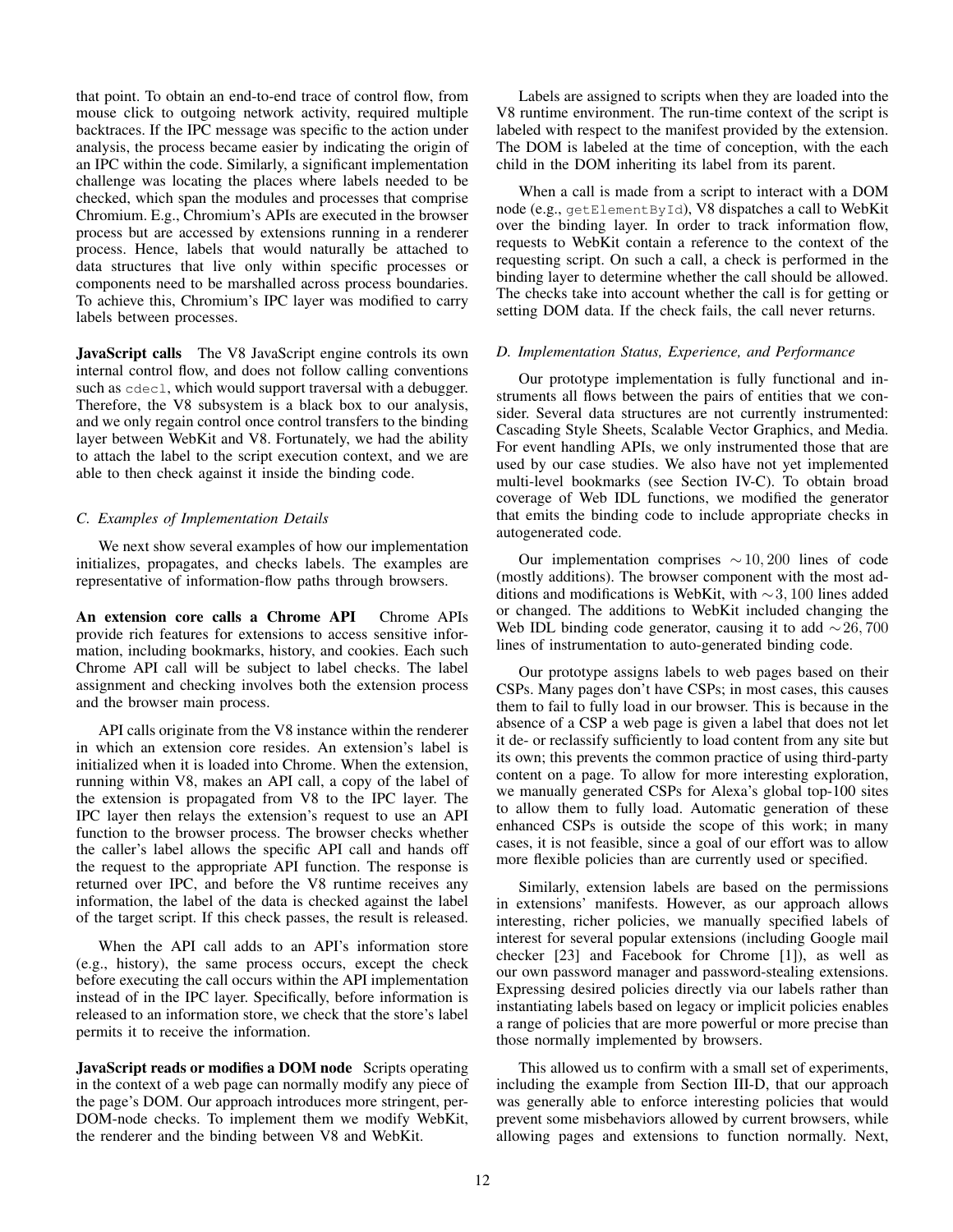|               |         | base load time (ms) |        |         | load time (ms) |        | ovhd  | num.   | num.     |
|---------------|---------|---------------------|--------|---------|----------------|--------|-------|--------|----------|
| website       | average | std. dev.           | median | average | std. dev.      | median | $\%$  | checks | requests |
| Google.com    | 411     | 51                  | 398    | 547     | 89             | 522    | 31    | 29     | 6        |
| Facebook.com  | 655     | 64                  | 622    | 845     | 95             | 813    | 31    | 29     | 21       |
| Youtube.com   | 3801    | 205                 | 3876   | 6995    | 528            | 7160   | 85    | 344    | 267      |
| Yahoo.com     | 2117    | 122                 | 2091   | 3784    | 576            | 3679   | 76    | 518    | 180      |
| Baidu.com     | 1452    | 276                 | 1384   | 1236    | 168            | 1185   | $-14$ | 252    | 10       |
| Amazon.com    | 2530    | 996                 | 2219   | 3736    | 1023           | 3665   | 65    | 386    | 181      |
| Wikipedia.org | 561     | 52                  | 552    | 1098    | 110            | 1118   | 103   | 190    | 72       |
| Taobao.com    | 2748    | 290                 | 2683   | 4999    | 749            | 5017   | 87    | 681    | 213      |
| Twitter.com   | 807     | 34                  | 796    | 1027    | 31             | 1025   | 29    | 15     | 10       |
| Og.com        | 6942    | 2210                | 5798   | 9465    | 1955           | 9190   | 59    | 2639   | 271      |

TABLE II: Performance for page loads of the main pages of the top 10 Alexa global top-500 web sites, with GCSP's configured to allow all content to load. The "base" columns report load time for unmodified Chromium; the next three columns report load time for our instrumented browser. The remaining columns report the overhead of our mechanism (computed by comparing the median load times achieved by the instrumented and uninstrumented browsers), the number of label checks incurred during page load, and the number of network requests made by the browser while loading the page. Reported load times are over 40 runs, with outliers due to network errors removed. Performance was measured on a Dell Optiplex 9020 with a Core i7–4770 CPU and 32 GB memory, running Linux 3.14.12. Web sites often varied the content they served from run to run, introducing significant variability and imprecision into the measurements.

in Section VI, we discuss how common high-level browser policies mapped onto our approach, and the current limitations of this mapping.

Our focus was on experimenting with functionality rather than on attempting to minimize overhead.

With our unoptimized implementation, the overhead added by our system to page load time averaged 55%.<sup>2</sup> Performance for a sampling of Alexa top-20 sites is shown in Table II. The page load time is measured in similar fashion as Chromium's PageLoadHistograms :: LogPageLoadTime method. We start the timer when the document loading begins and stop the timer when the document finishes loading. Surprising is the relatively large number of label checks that takes place as a page is loaded. A large portion of the checks occurs during page loading. These checks are caused by DOM tree construction when contents arrive at the browser and deciding which cookies to send to the server. The rest of the checks are due to page scripts trying to either read DOM elements or changing their attributes. We believe that an optimized implementation could easily be very efficient.

## VI. APPROXIMATING EXISTING BROWSER SECURITY MECHANISMS

As discussed throughout, browsers currently implement many security policies. Some of these policies are clearly about information flow and map cleanly to our labels; for others the mapping is less clear. We next revisit several such policies, examining to what extent they map into a policy language like ours, as well as whether the policy language's expressiveness allows richer or more powerful variants of the policies to be stated and enforced.

Same-origin policy Browsers use the same-origin policy (SOP) to manage access to different origins. Origins are usually defined as the tuple (scheme,host,port). Scripts from one origin cannot read content from another origin (e.g., via XMLHttpRequest), nor can they locally read data from tabs from other origins. The precise implementation of the SOP is slightly more nuanced: outgoing requests to other origins are allowed, but data that they return to the browser is not forwarded to the entity that initiated the request.

As mentioned in Section III-D, this policy can be easily implemented using our labels. When an entity makes a network request, the label for the network controller is instantiated using the outgoing (scheme,host,port) tuple.<sup>3</sup> For an attempted access to cnn.com, this results in the label  $\ell_{network} = (C({\text{cnn.*}}), {\text{network}}, \{\})$ . For an entity with label  $\ell_e$  to be allowed to send data on the network, label checks would have to permit a flow from  $\ell_e$  to  $\ell_{network}$ . To return data from the network, label checks would have to allow the flow from  $\ell_{network}$  to  $\ell_e$ . This will succeed only if the secrecy label of  $\ell_e$  contains cnn.∗.

In the absence of additional restrictions, the calling page or script could have a sufficiently flexible label  $\ell_e$  to enable either the outgoing or the incoming path. Hence, to enforce the SOP on an entity, the browser needs only to prohibit that entity from having a label that allows it gather secrecy tags other than those conveying its origin. If we wished to also disallow outgoing cross-origin requests, the browser would need to prevent the entity's label from being able to declassify the tags that describe its origin.

In practice, a strict SOP prevents many commonly used web idioms, and our prototype does not attempt to enforce it.

**Domain relaxation** A page can set its document.domain value to a suffix of its current domain, allowing pages with different prefixes of the same hostname to communicate. E.g., a page from login.a.com and a page from profile.a.com can both set their domain to a.com, at which point their origins will be

 $2$ Note that web sites regularly varied the content they served during the sets of runs on which we computed performance, leading to our implementation sometimes appearing to outperform stock Chromium.

<sup>&</sup>lt;sup>3</sup>All our hostname-based tags include the scheme and port, though we generally elide this for clarity.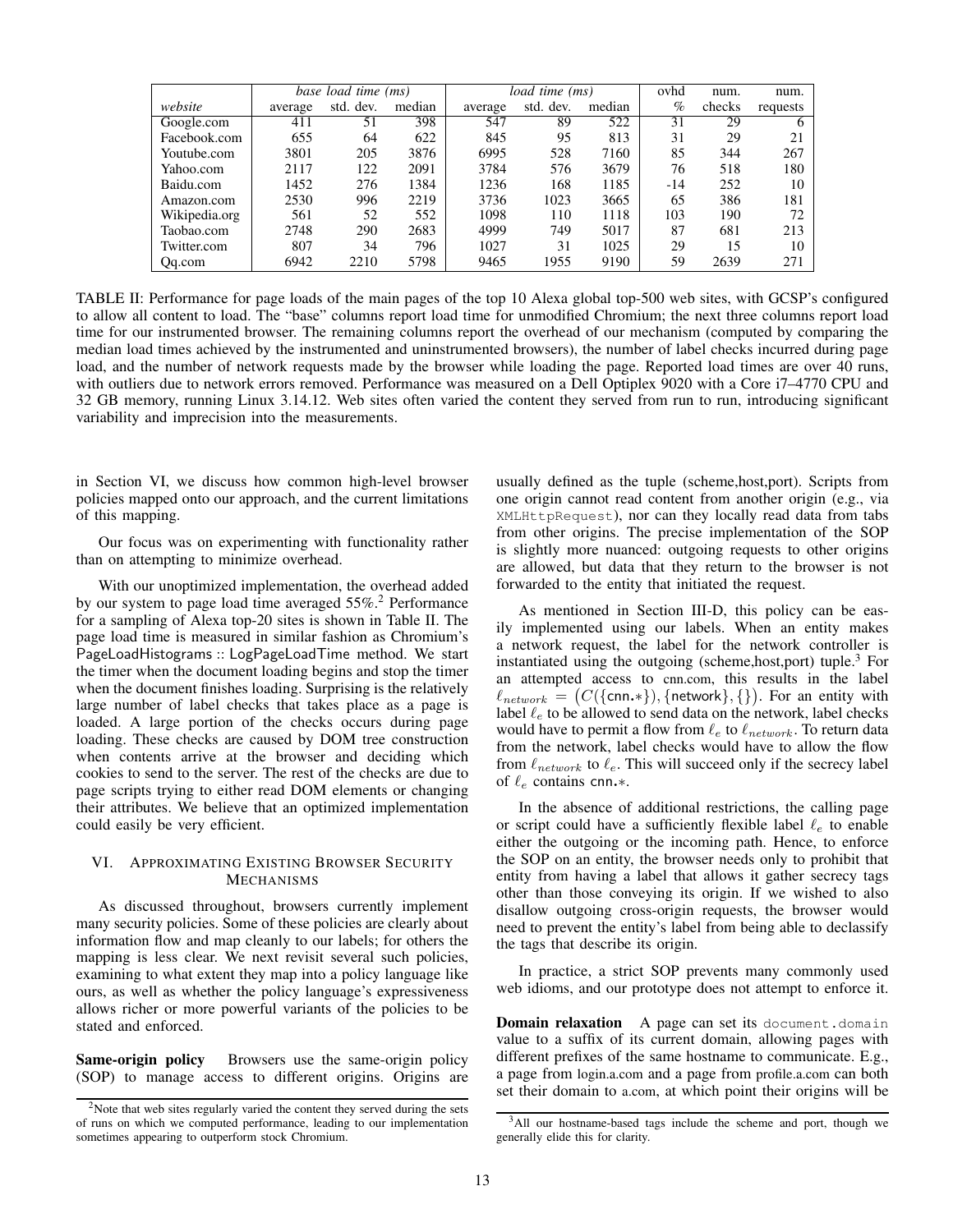considered the same, and the pages will be allowed to access each other's DOM.

Domain relaxation can be implemented in our system in several ways. One is for profile.a.com to have the secrecy tag  $F({\text{profile.a.com}}, {\text{profile.a.com}}, \text{login.a.com}),$  which allows it to receive secrets from login.a.com; and for login.a.com to have a corresponding secrecy label.

Another option is to give each page the *name*.a.com→a.com reclassification capability. This would allow such pages to talk to a.com, but not yet to each other (because we currently apply reclassification only if necessary to complete a request, and only on the source entity). To accomplish that, their respective secrecy tags *name*.a.com would additionally need to be replaced with a.com, which could be accomplished by the browser crawling over the page's DOM and changing the secrecy tags of any nodes with the appropriate labels from *name*.a.com to a.com.

CSP A CSP allows a page to specify from where page resources (e.g., third-party scripts) can be loaded. The policy applies to images, scripts, etc. CSPs can be broadly interpreted as policies that a host page sets to constraint the information flow between the host page and remote servers from which external resources originate. When the request (e.g., HTTP GET) is sent to a remote server, information flows from the browser to the remote server. The host page can send arbitrary information to the remote server in this way by, e.g., embedding it in the URL string of the HTTP GET request. Once loaded, external resources such as scripts can interact with the rest of the page as well as with remote servers. Our generalized CSP (GCSP) (Section III-B2) can be used to specify the above-mentioned information-flow constraints present in CSPs.

There are two main differences between our GCSP and the existing CSP. First, the existing CSP takes effect only at resource-loading time and does not constrain transitive information flows. E.g., if url's CSP forbids scripts from ad.com, it doesn't mean that an extension's content script running in the same page is prevented from sending to or receiving information from ad.com. GCSP enforces a stricter policy: Any information tagged with a url secrecy tag cannot be sent to components that do not have that tag. Second, CSPs also enforce policies other than information flow. For instance, not loading resources from an external resource also prevents the external resource from using local resources such as the screen or CPU. This will effectively protect the user from seeing offensive ads, prevent scripts from draining the laptop battery, etc.

In modern browsers, web pages are allowed to embed thirdparty content with little restriction. Our modified browser has stricter constraints. To allow web pages to load third-party content, we explicitly enable two-way communication between the page and the external resources. For example, the DOM label from Section III-D explicitly allows the cnn.com page to receive secrets from ad.com and to reclassify its own secrets to allow requests to ad.com.

 $\ell_{doc_1}$   $S = F({\text{conn}.\text{user}}, {\text{conn}.*}, \text{ad.*}, {\text{google.*}}),$ 

$$
I = \{\}, \quad D = \{\text{+network}, \text{cnn.*} \rightarrow \text{ad.*}, \text{cnn.*} \rightarrow \text{google.*}\}
$$

If we wish all label checks to succeed, we can assign

the permissive label  $(F({}, all_S), all_I, {-}all_S, +all_I)$  to extensions and DOM elements. Here, all<sub>S</sub> and all<sub>I</sub> denote all the secrecy and integrity tags. This label allows an entity to access and declassify all private data.

postMessage postMessage is a JavaScript API which allows web pages to communicate across domains on the client side. postMessage works in two conditions: A parent page embeds another page in an iframe or a parent page opens another page in a new tab. In both cases, the API allows two-way communication. The postMessage send needs to specify the destination, and the receiver can check the source.

To allow communications using postMessage APIs in our system, the sender and receiver's labels need to be adjusted. If a host page were to send data directly to an iframe from a different origin, the request would be denied by our browser. To allow postMessages to work, labels are assigned to the host and iframed page in similar ways as discussed for the SOP and CSP.

**iframe policies** iframes were introduced as an isolation mechanism for a parent page to confine untrusted pages. However, iframes have been abused to embed trusted pages within malicious pages, which then mount phishing and clickjacking attacks.

To prevent such attacks, a server can specify, using the X-Frame-Options header, that the page should not be rendered inside a iframe at all, or should only be rendered inside an iframe of a page from a specified origin.

In a pure information-flow approach, disallowing a page from loading in an iframe cannot easily be done. We can, however, prevent the parent from gaining information from a loaded iframe. For example, if a.com tries to place victim.com in an iframe on its page and receive information from the iframe, it would have to have a secrecy label that can float to include victim.com's secrets. To prevent a.com from having a label that allows this, the browser would have to generate a.com's label from something other than a.com's (self-supplied) CSP. Such restrictions could be expressed cleanly using our composition operators (Section III-B2).

## VII. CONCLUSION

We develop an approach for reasoning about the information flows in a fully fledged web browser. Our approach can support common browser policies, such as the same-origin policy, as well as more flexible, practically useful policies that current browsers cannot. We apply our approach to Chromium, developing a formal model and corresponding, functional prototype system. A proof of noninterference provides assurance of the model's correctness. At the same time, a formal analysis reveals some limits to the provided protections. Using the prototype, we experimentally validate the ability of our design to offer additional protection while continuing to support standard browsing functionality.

We believe our approach and model show one way to strike a balance between practicality and formal guarantees. As such, the approach we explored serves as a step towards developing rich information-flow enforcement models that acknowledge practical constraints.